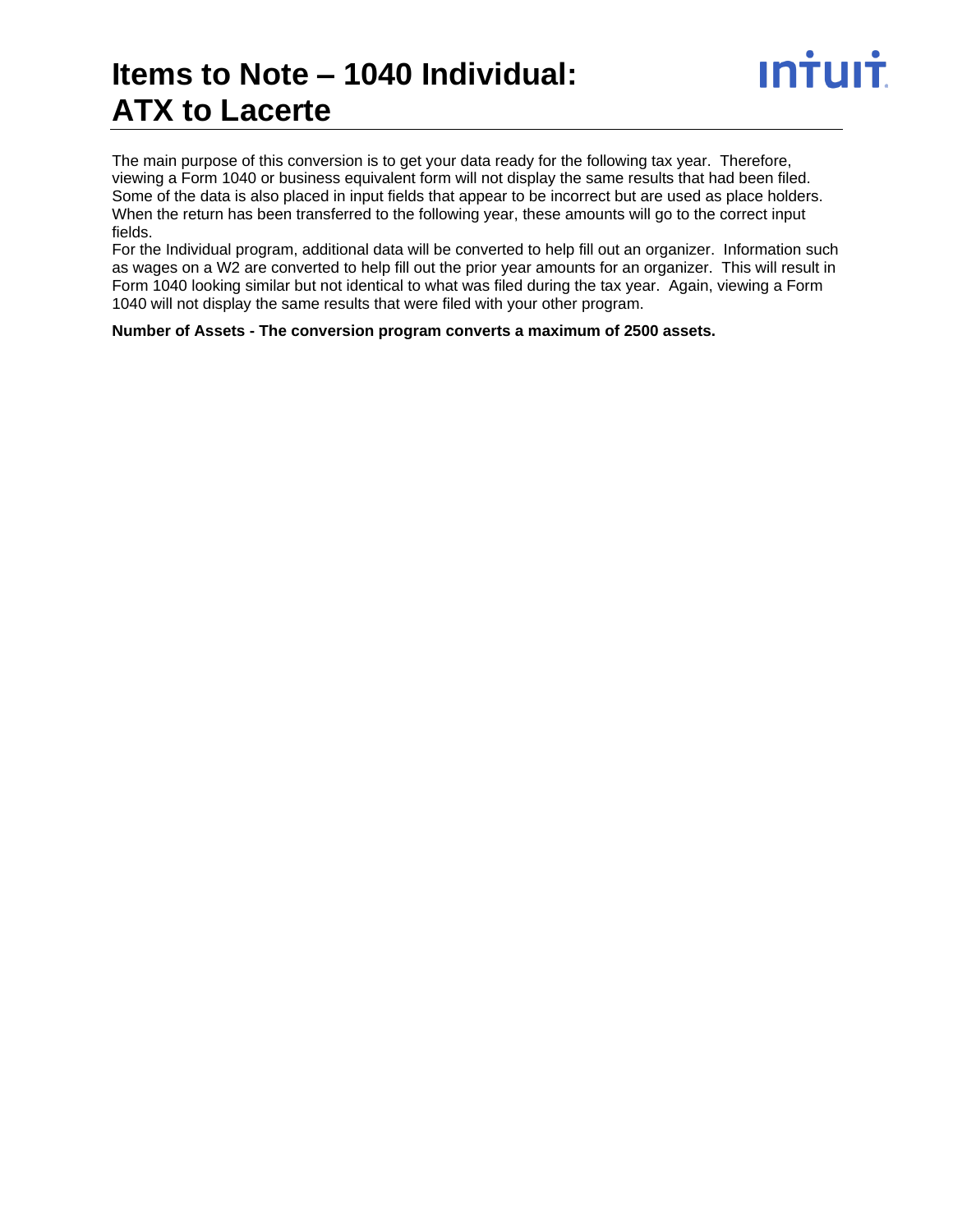

#### **Client Information**

Filing Status Taxpayer Information Spouse Information Registered Domestic Partners MFJ/MFS Comparisons Year Spouse Died Driver's License

#### **Dependent Information**

Dependent Information Months lived at home Earned Income Credit Dependent exemption not claimed

#### **Miscellaneous Information/Direct Deposit**

Presidential Campaign Designee Information Financial Institution Information

#### **Invoice, Letter, Filing Instructions**

Tax Return Preparation Fee IRS CENTER

#### **Does Not Covert: Estimated Tax Payments**

We do not convert any estimated payment that has been applied to the future tax year. To post estimates, use Input Screen 6 to post Estimates

#### **Penalties and Interest**

Adjusted Gross Income Amount Waived

#### **Wages, Salaries, Tips**

Employee's Information Employer's Information Spouse's W-2 Wages Tax Withheld Nonqualified Plans Box 12 Information Box 14 Information State and Local

#### **Interest Income**

Payer Information Interest Income Early Withdrawal Penalty Federal Income Tax Withheld

#### **Dividend Income**

Payer Name Dividend Income Investment Expense Federal Income Tax Withheld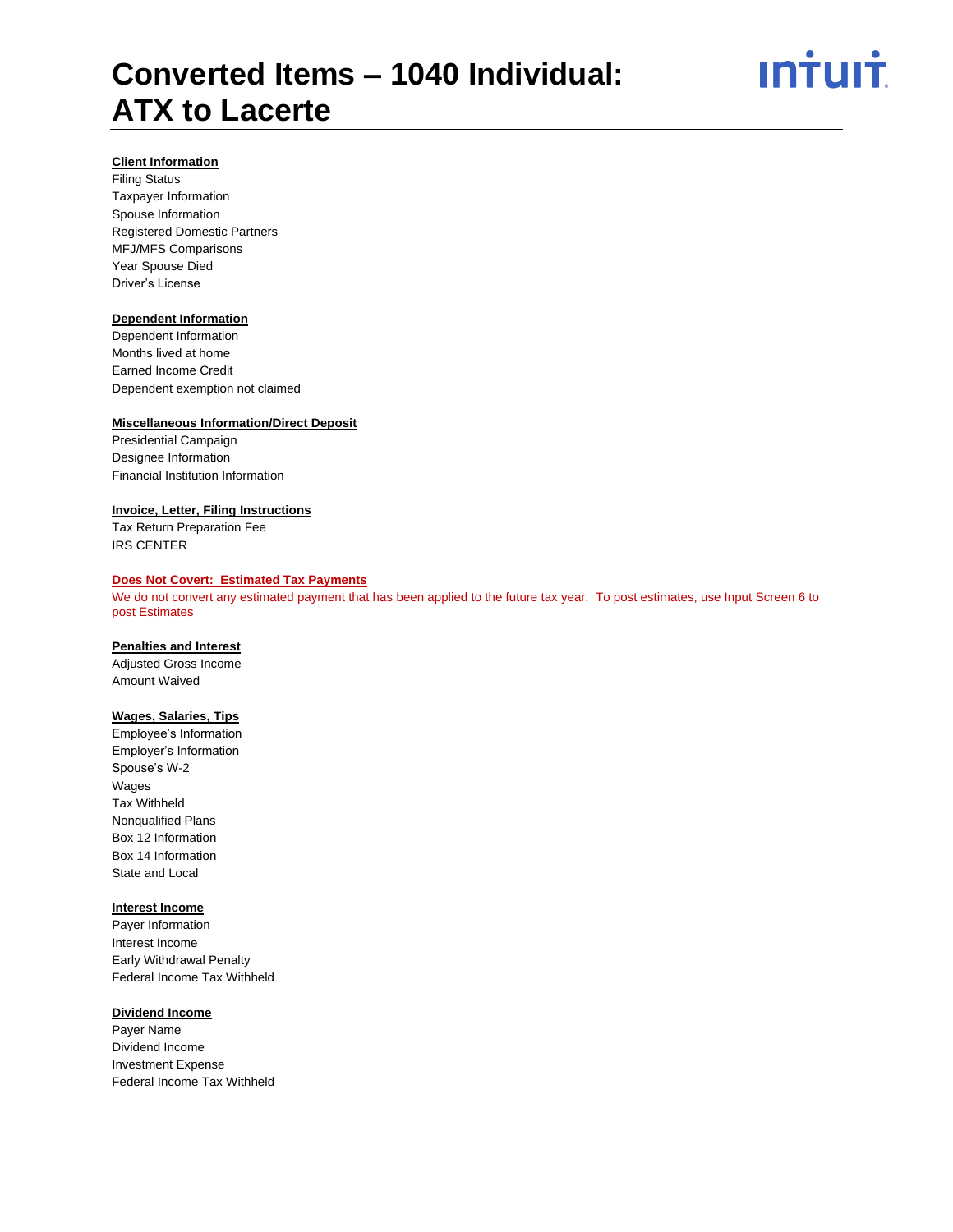

#### **Pensions, IRA Distributions**

Pension, IRA Distributions Information Form 1099R Traditional/Sep/Simple IRA Report on Form 8606 Cost in Plan at Annuity Starting Date (Plus Death Benefit Exclusion) Annuity Starting Date (m/d/y) (Simplified Method) Age at Annuity Starting Date **Distribution Code does not carry over unless description is identical to ATX. It is best to select the code from the drop down menu on Input Screen 13.**

#### **Gambling Winnings**

Gambling Winnings Payer's Information Recipient Information

#### **Miscellaneous Income**

Payer Information Recipient Information **State** Payer's State No. Other Income (various) Other Income subject to self-employment tax Taxable Scholarship and Fellowships Social Security Benefits Alimony Received

#### **State / Local Tax Refunds / Unemployment Compensation (1099-G)**

Payer Information Unemployment Compensation

#### **Does Not Covert: State Refund Worksheet Calculations**

State and Local Tax Refund Worksheet will need to be entered, in next year's program (input Screen 14.2), if the return had a Schedule A and a state refund. This will be used to calculate a potential income amount for Form 1040 pg. 1 Taxable refunds line.

#### **Does Not Covert: Net Operating Loss Carryovers**

We do not convert NOL carryovers. Input Screen is used for NOL information. The screen is set up to calculate multiple year NOL's and a line for each is created as the information is input.

#### **Business Income (Schedule C)**

Business Name and Address/Foreign Address General Information Gross receipts Returns and Allowances Cost of Goods Sold Expenses Other Expenses

#### **Does Not Covert: Schedule C Carryovers**

We do not convert any carryovers such as 179 and suspended losses. Carryovers and Losses are reported on Input Screen 16 which is where Schedule C income and deductions are also reported.

#### **Disposition (Schedule D, 4797, Etc.)**

Sales information, Basis, 8949 information

Prior Years Payments(s)

Unrecaptured 1250 Gain – Remaining Unrecaptured Section 1250 Gain from year of sale

Installment worksheet: Year, Principal Payments, total Gain, Ordinary Gain, Unrecaptured 1250 Gain Like Kind Property Received: Description, Date Identified and Received (Only Converts for Related Party)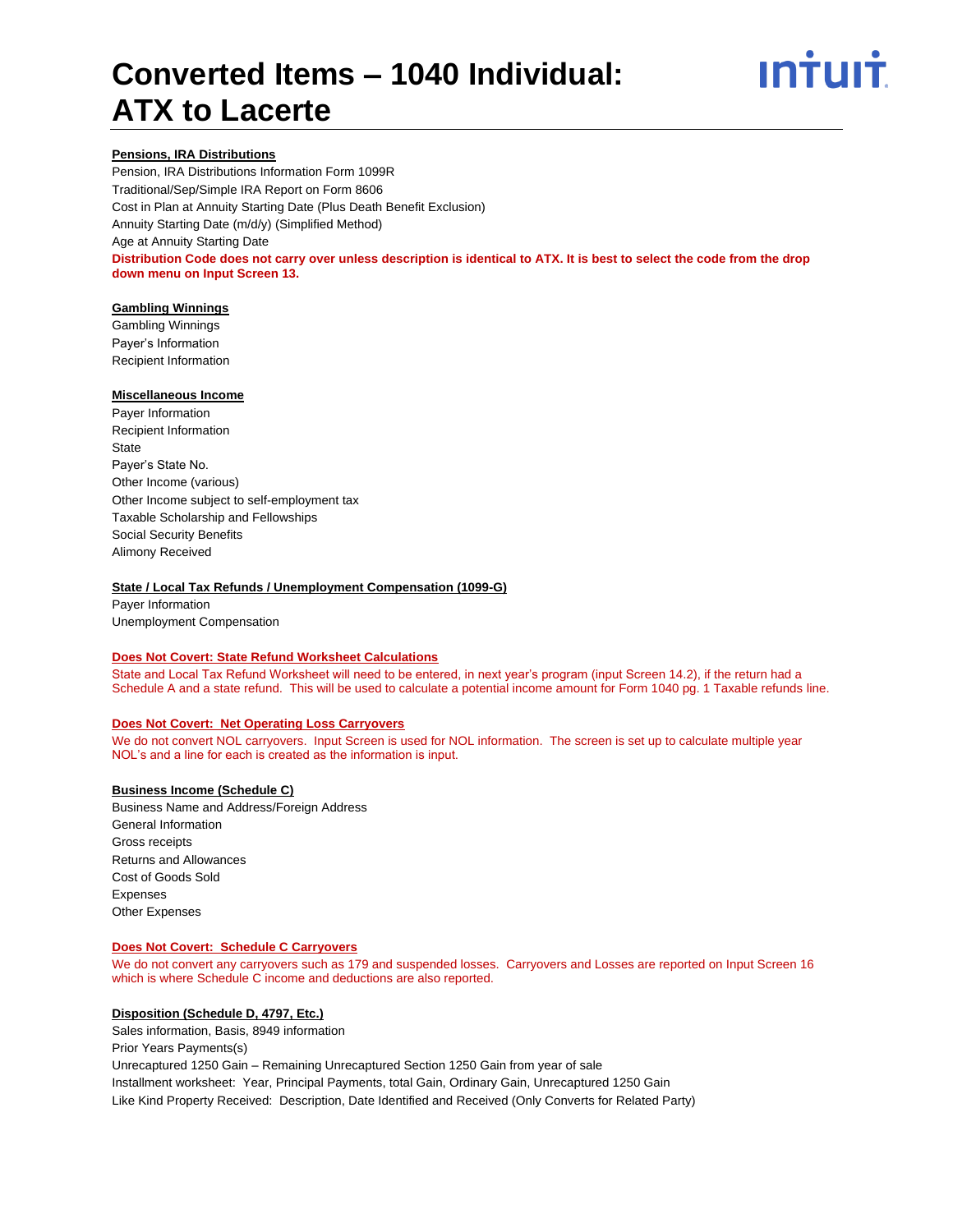

#### **Does Not Covert: Schedule D Carryovers**

We do not convert any Capital Loss Carryovers. You will need to use the following steps to enter this amount. Open Input Screen 17.1 and there is a blue link "Carryover/Misc Info", click on the blue link and there is then a screen to do input for Carryovers.

#### **Rental & Royalty Income (Schedule E)**

Property Information Filed or will file required Form(s) 1099 Did not actively participate Real estate professional Rental other than real estate Qualified joint venture Percent of ownership 1=Nonpassive activity, 2=Passive activity Number of days rented Number of days personal use

#### **Does Not Covert: Schedule E Carryovers**

We do not convert any carryovers such as 179 and suspended losses. Carryovers and Losses are reported on Input Screen 18 which is where Schedule E (Rental and Royalty) income and deductions are reported.

#### **Farm Income (Schedule F / Form 4835)**

General Information Sales of Items Bought for Resale Cost or Basis of Items Sales of Livestock You Raised Beginning Inventory of Livestock, Etc. Cost of Livestock, Etc. Purchased Farm expenses

#### **Does Not Covert: Schedule F Carryovers**

We do not convert any carryovers such as 179 and suspended losses. Carryovers and Losses are reported on Input Screen 19 which is where Schedule F/4835 income and deductions also reported.

#### **Partnership Information Pass-through**

General Information Partnership Address

#### **Does Not Covert: Schedule E Pg2 Carryovers**

We do not convert any carryovers such as 179 and suspended losses. The input for this information is done on Input Screen 20 for Partnership Information. Items are at the bottom of the page which is where General Information.

If there are At-Risk Carryovers for a particular Partnership is also listed on Input Screen 20 scrolling down the page towards the bottom.

#### **S Corporation Information Pass-through**

General information S Corporation Address

#### **Does Not Covert: Schedule E Pg2 Carryovers**

We do not convert any carryovers such as 179 and suspended losses. The input for this information is done on Input Screen 20 for SCO Information. Items are at the bottom of the page which is where General Information.

If there are At-Risk Carryovers for a particular SCO is also listed on Input Screen 20 scrolling down the page towards the bottom.

We do not convert the Basis of a SCO. This information can be input on Screen 20 scrolling towards the bottom.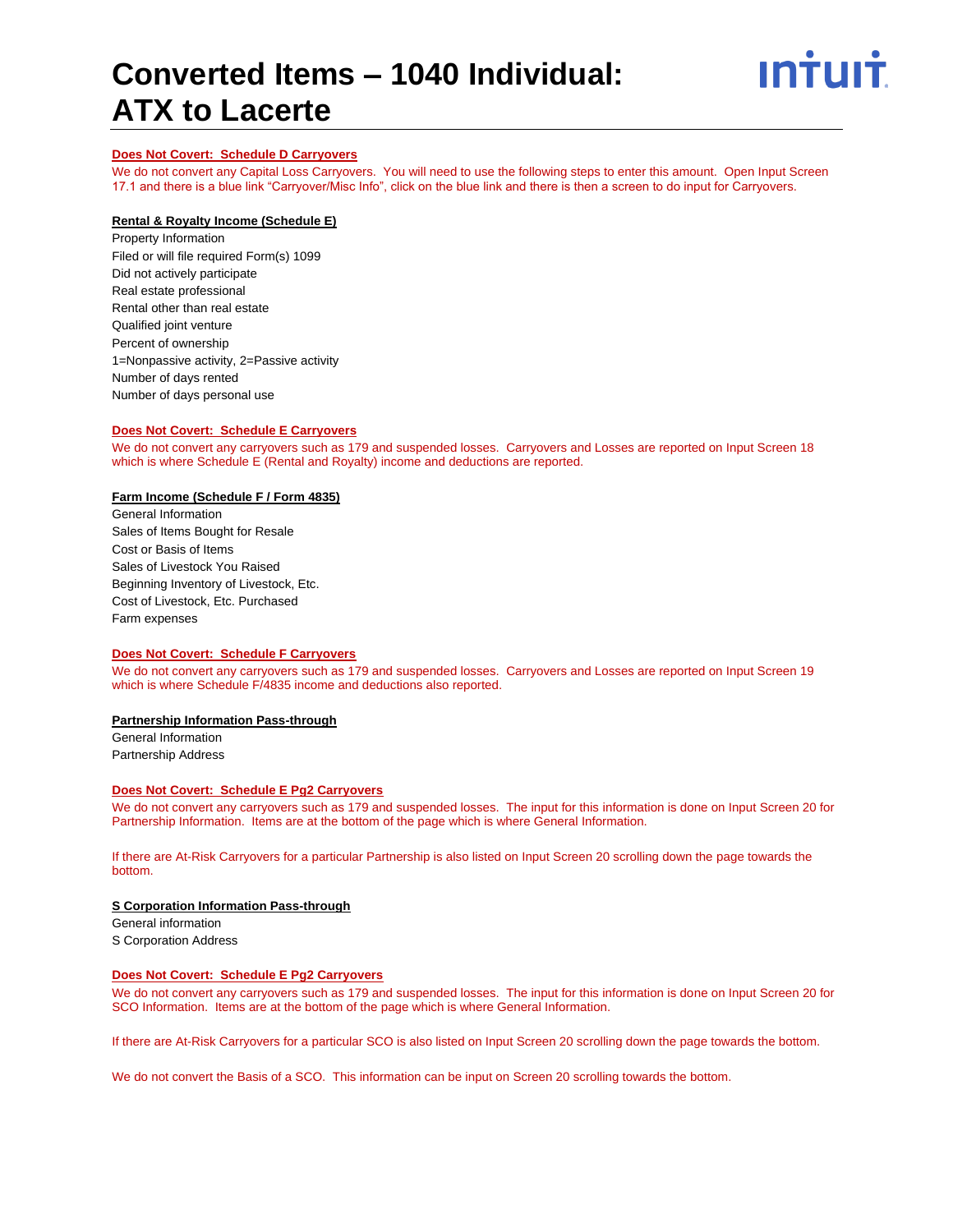

#### **Estate and Trust Information Pass-through K-1**

General Information Estate or Trust Address

#### **Does Not Covert: Schedule E Pg 2 Carryovers**

We do not convert any carryovers such as 179 and suspended losses. The input for this information is done on Input Screen 20 for Estate or Trust Information.

#### **Depreciation (4562) Input Screen 22**

Description of Property Form Asset Links with (Sch C, Sch E, Sch F, etc) Activity Name or Number, Asset Category, Date Placed in Service, Cost or Basis, Method, Life or Class Life 1=Half-Year, 2=Mid-Quarter Amortization Code Section Prior Depreciation Prior Special Depreciation Allowance Prior Section 179 Expense Basis Reduction (ITC, Etc.) AMT – Basis AMT – Class Life (Post-1986) AMT – Real Property, 2=Leased Personal Property (Pre-1987) AMT – Prior Depreciation (MACRS Only) Percentage of Business Use (.xxxx) General Asset Account Election 150% DB Instead of 200% DB (MACRS Only) 1=IRS Tables, 2=DB/SL Formula (MACRS) Qualified Indian Reservation Property Qualified Disaster Property Listed Property No Evidence to Support Business Use Claimed No Written Evidence to Support Business Use Claimed Sport Utility Vehicle Over 6,000 Pounds Increase Deduction Limits for Electric Vehicle, 2=No Limits Vehicle is Available for Off-Duty Personal Use No Other Vehicle is Available for Personal Use Vehicle is Used Primarily by a More than 5% Owner Provide Vehicles for Employee Use Prohibit Employee Personal Use of Vehicles Prohibit Employee Personal Use, Except Commuting Treat All Use of Vehicles as Personal Use Provide More than Five Vehicles & Retain Info. Meet Qualified Automobile Demo Requirements Current Year: Commuting Mileage Current Year: Average Daily Round-Trip Commute (2106 Only) Force Actual Expenses, Force Standard Mileage Rate Gasoline, Lube, Oil Election Information: Description of Property Election Information: Cost or Basis of Asset Election Information: Date Placed in Service Name or Number of Primary Asset in Like-Kind Exchange Simplified method – elect to not create carryover basis assets Date Sold or Disposed of (m/d/y or -m/d/y) Sales Price (Form 4797) Expenses of Sale Blank-1245, 1=1250, 2=1252, 4=1255 Section 1250 Applicable Percentage, if Not 100% (.xxx)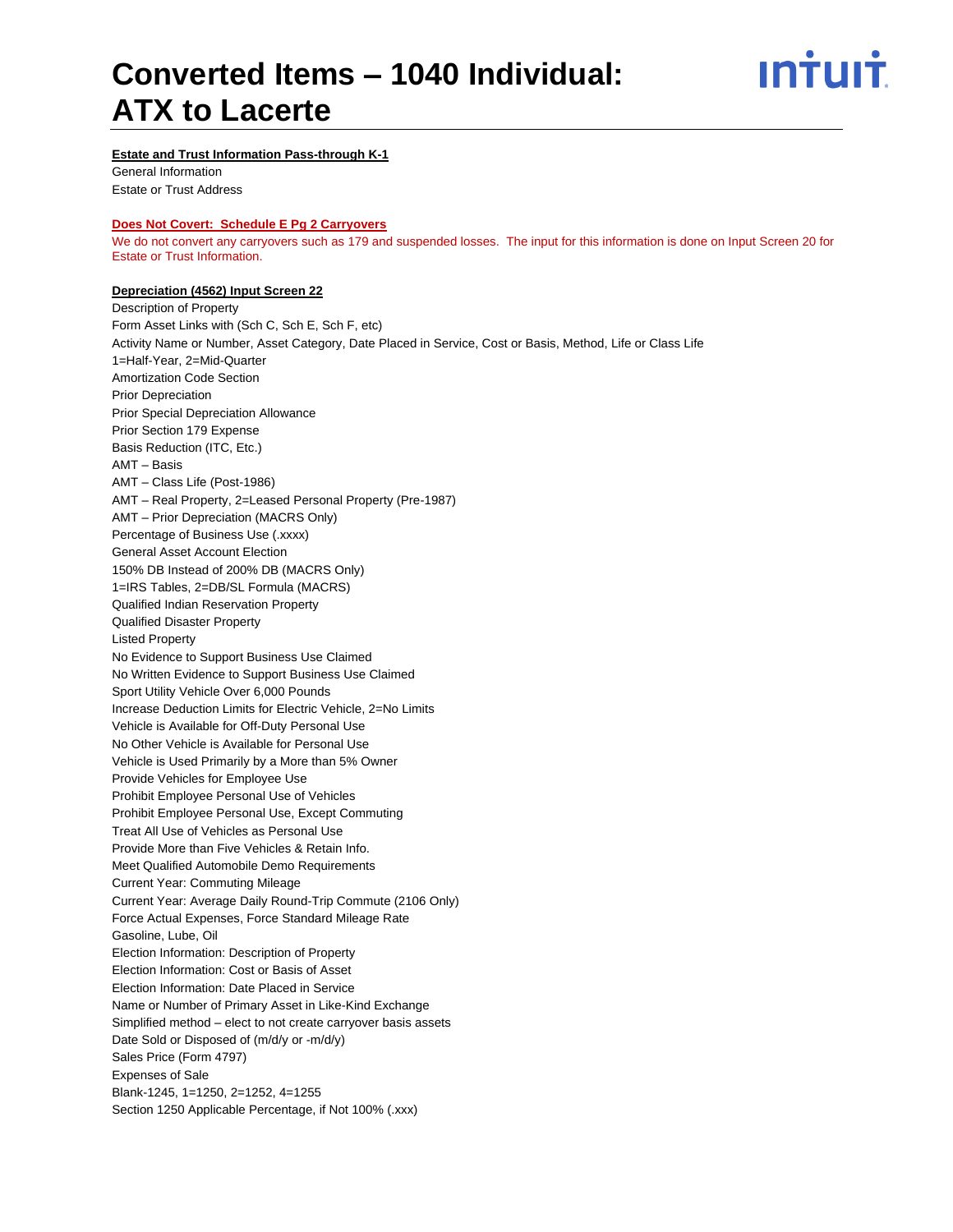

#### **Adjustments to Income**

Qualified Student Loan Interest Paid Traditional IRA Roth IRA SE Health Insurance Premiums Alimony Paid Educator Expenses Other Adjustments

#### **Itemized Deductions Input Screen 25**

Head of household, Spouse born before January 2, 1949 Medical Expenses Taxes Home Mortgage Interest on Form 1098 Cash Contributions Investment Interest Miscellaneous Deductions (2%)

#### **Does Not Covert:**

Home Mortgage Interest Not on Form 1098 Points not on Form 1098 Investment Interest Carryover

You will need to do the following to enter these amounts. Input screen 25 is used to report these items. They are reported in the section for Interest Paid

#### **Does Not Covert: Charitable Contribution Carryovers**

Contribution Carryovers are input on Screen 25 where the other Itemized Deductions are reported.

#### **Business Use of Home (8829)**

Business Use Area Total Area of Home

#### **Does Not Covert: Operating Expenses Carryover**

On Input Screen 29, there is a section set up for "Carryover of Unallowed Expenses".

#### **Vehicle / Employee Business Expense**

General Information Needed Department of Transportation Vehicle Information Including Mileage Employee Business Expenses Listed Property Information Vehicle Expenses

#### **Foreign Income Exclusion (2555)**

Spouse's 2555 Foreign Address of Taxpayer Employer's Name and US or Foreign Address Employer Type Employer Type, if Other Enter Last Year (After 1981) Form 2555 Was Filed Revoked Choice of Earlier Exclusion Claimed Country of Citizenship City and Country of Foreign Residence Travel information Beginning Date for Bona Fide Residence (m/d/y)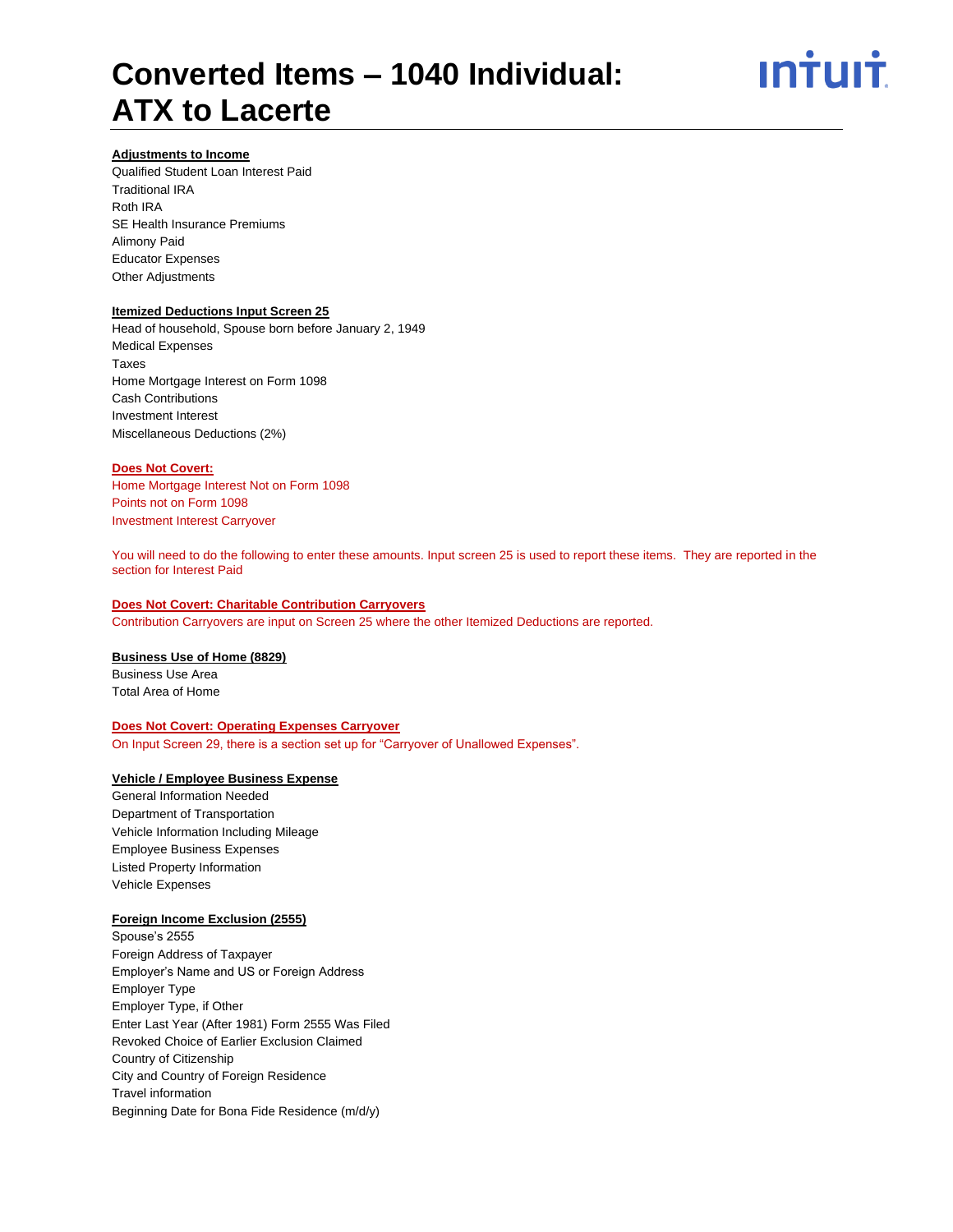#### **Foreign Income Exclusion (2555) (continued)**

Ending Date for Bona Fide Residence (m/d/y) General Information for Living Abroad Name and address of employer Total Wages, Tips and Other Compensation Total Number of Days Worked (Defaults to 240) Total Days Worked Before & After Foreign Assignment Foreign Days Worked Before & After Foreign Assignment

#### **Education Credits/Tuition Deduction (8863)**

Educational Institution Name and Address FEIN

#### **Health Savings Accounts (8889)**

1=Self-Only Coverage, 2=Family Coverage Acquired Interest in HAS After Death of Account Holder

#### **Archer Medical Savings Accounts (8853)**

1=Self-Only Coverage, 2=Family Coverage Acquired Interest in MSA After Death of Account Holder

#### **Long-Term Care Insurance Contracts (8853)**

Information of Person Insured Spouse Policyholder Other Individuals Received Payments for Insured Insured Terminally Ill

#### **Child and Dependent Care Expenses (2441)**

Persons/Organization Providing Dependent Care Qualifying Expense Incurred And Paid in Current Year

#### **Foreign Tax Credit (1116)**

Category of Income Foreign Country Other Foreign Source Income We do not convert Resident of (Name of Country) and Name of Foreign Country currently. To input information, Input Screen 35 is used.

#### **Does Not Covert: Foreign Taxes Paid Carryover**

Information for Foreign Tax Paid Carryover is input on Screen 35.2. All information for each category of income is set up and the years to carryback available.

#### **Qualified Adoption Expenses (8839)**

Name, SSN and Date of Birth Born Before 1990 and Was Disabled Special Needs Child Foreign Child

#### **Repayment of the First-Time Homebuyer Credit (5405**)

Date Purchased

#### **Residential Energy Credits (5695)**

Lifetime Limitations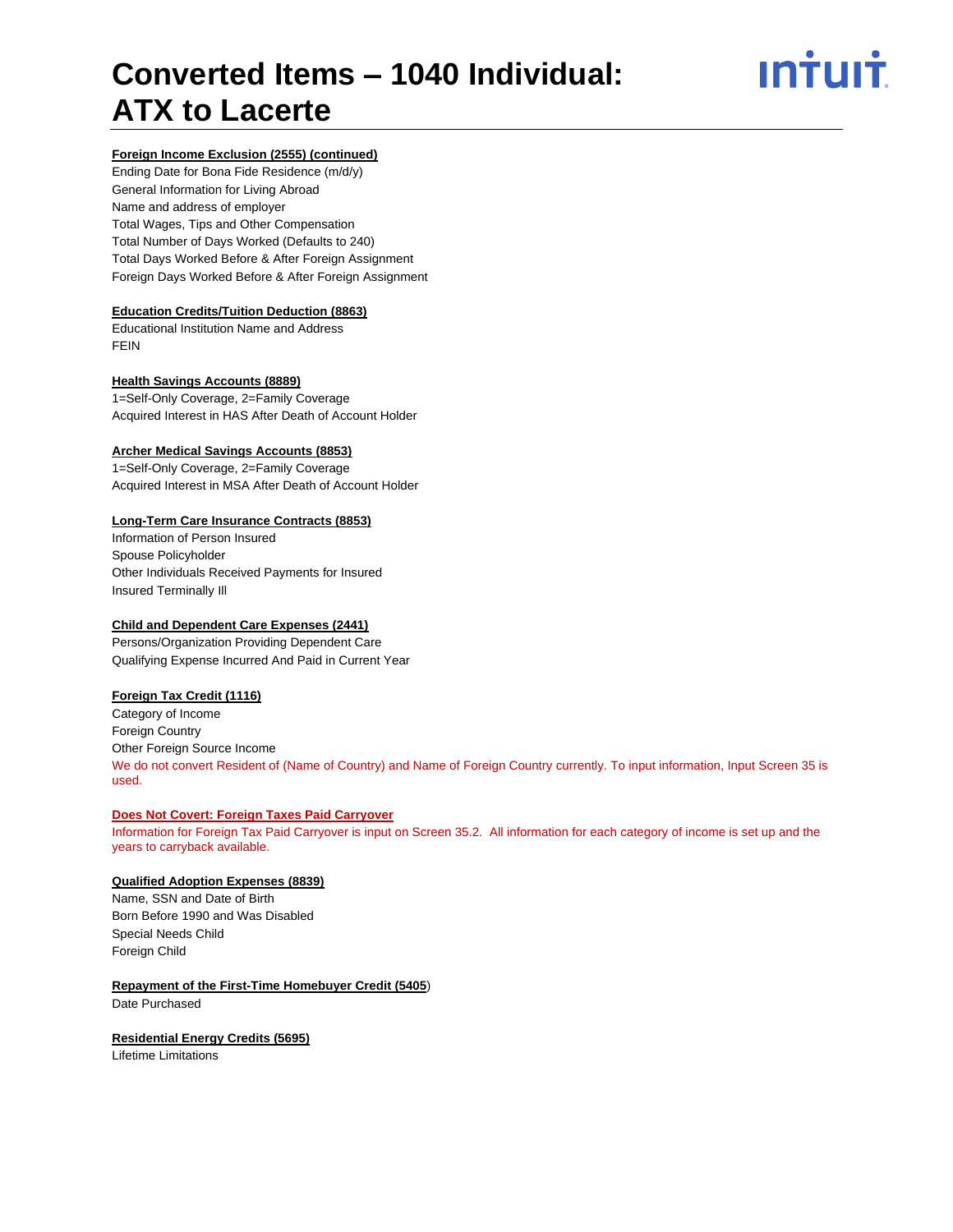

#### **EIC, Elderly, Other Credits**

Mortgage Interest Credit: Street Address, City ST Zip Form 8396 Certificate Credit Rate Foreign earned income/housing exclusion Child Under 24(child's earned income plus 6,400) Filing Status Current Year Distributions From IRAs and Elective Deferral Plans Filing Status in Current Year Other Than MFJ Homebuyer Credit Date Acquired

#### **Minimum Tax Credit (8801)**

Un-allowed Electric Vehicle Credit Due to a computed Form 6251 for AMT not being converted, you will need to be mindful if your client can receive this credit next year. Amounts computed from Alternative Minimum Tax Form 6251 will need to be entered into next year's program, Form 8801, to calculate a potential credit.

#### **Household Employment Taxes**

Employer Identification Number Paid Cash Wages of 1,000 or More Total Cash Wages Subject to Social Security Taxes Total Cash Wages Subject to Medicare Taxes Federal Income Tax Withheld Paid Unemployment Contributions to Only One State Paid All State Unemployment Contributions by 4/15/YY All Wages Taxable for FUTA Were Also Taxable for State Unemployment Section A – Name of State Section A – Contributions Paid to State Unemployment Fund

#### **Tax for Children Under 18 (8615)**

Parent Information

#### **Net Investment Income Tax (8960)**

Election Made Under Section 1.1411

#### **Prior Year Summary**

Income Adjustments Adjusted Gross Income Standard Deduction Itemized Deductions Exemptions Taxable Income Total Tax Other Taxes Amount Applied to Estimated Tax Amount Refunded to You Refund or Amount Due

#### **Nonresident Alien (1040NR)**

Filing Status Taxpayer Information1040 Spouse Information Dependent Information Description of Income Other Information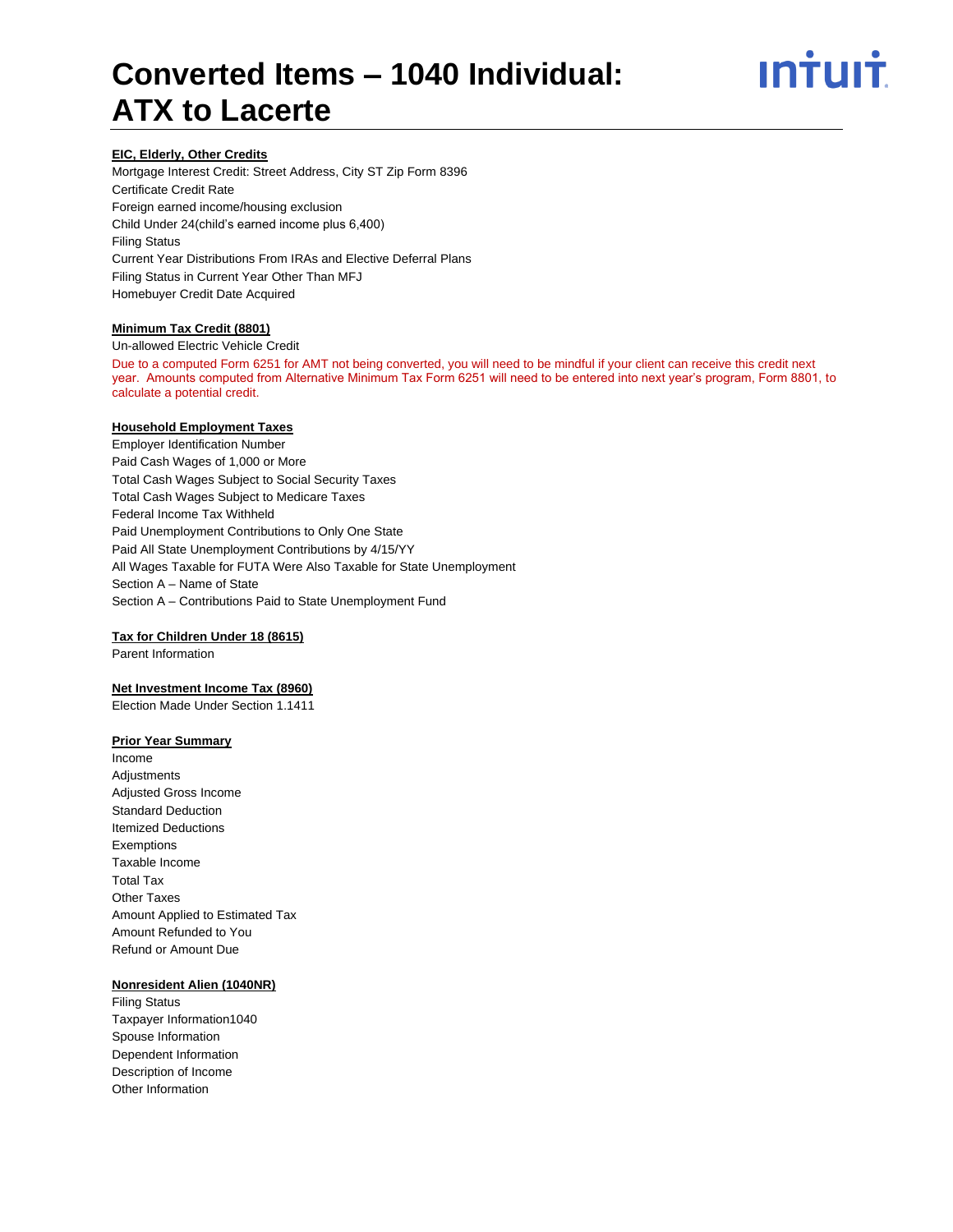

#### **Client Information Input Screen 1**

Partnership General Information Fiscal Year End Date Business Began Business Code (must be manually entered not generated) Business Activity Product or Service Accounting Method Other Accounting Method Type of Entity Tax Matters Partner Number

#### **Miscellaneous Information Input Screen 3**

Type of Entity Filing if Other Allow Preparer / IRS Discussion Partner's capital accounts if "other" Tax Matter Partner Representative if Entity **Converted client (proforma use only) used to show converted returns, Do Not Remove the Check Mark.**

#### **Other Information (Schedule B) Input Screen 5**

Partners in This Partnership were a disregarded entity Name of Foreign Country Part. Has Interest in a Foreign Bank Account Partnership is making a Sec 754 election. Partnership owned directly more than 20% or owned, directly or directly, more than 50% of the voting power of any foreign or domestic corporation. Partnership owned directly an interest of 20% or own, directly or indirectly an interest of 50% in the profit/loss or capital of foreign or domestic partnership. Partnership level tax treatment election in effect for current year Publicly-traded partnership Partnership has interest in a foreign bank account Number of partners that are foreign governments

#### **Automatic Extension (7004) Input Screen 6**

If the Organization is a Corporation or Partnership that Qualifies Under Regulations Section 1.6081-5, check here

#### **Partner Information Input Screen 7**

Partner General Information Type of Entity If LLC, Federal Classification Nominee General Partner or LLC Manager Passive Partner Foreign Partner

#### **Partner Percentages Input Screen 8**

Profit Sharing – End of Year Loss Sharing – End of Year Ownership of Capital – End of Year

#### **Cost of Goods Sold (1125-A) Input Screen 11**

Additional Section 263A Costs Ending Inventory Method: Cost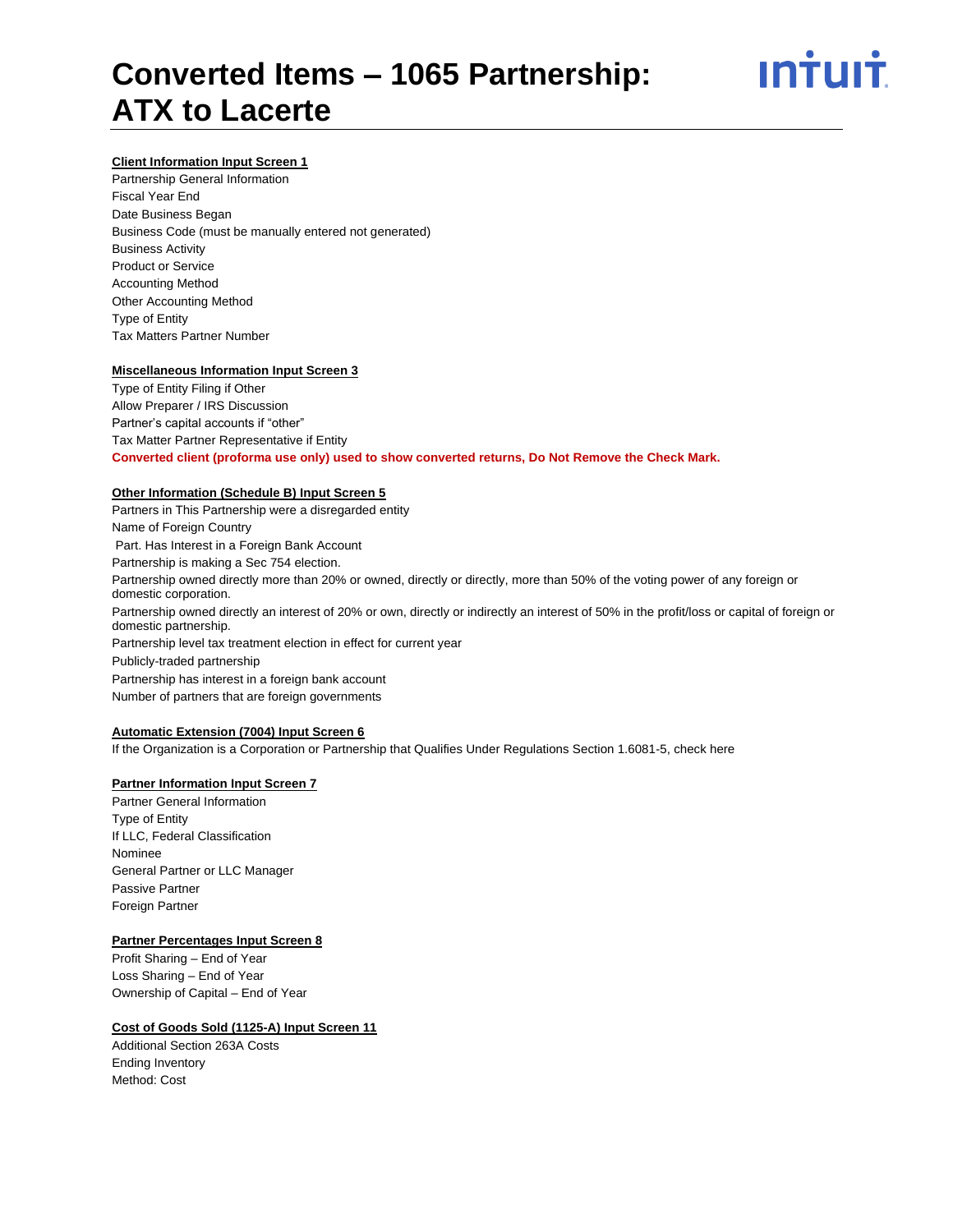ın<del>i</del>uı<del>i</del>

**Cost of Goods Sold (1125-A) Input Screen 11 (continued)**

Method: Lower of Cost or Market Other Method LIFO Inventory Method Adopted Closing Inventory under LIFO Rules of Section 263A Apply

#### **Farm Income and Expenses Input Screen 12**

Agricultural Activity Code Principal product Employer ID number Accounting Method Did Not Materially Participate (Sch. F Only) Ending Inventory of Livestock, Etc. – Accrual Method Other income Other expenses

#### **Deductions Input Screen 13**

Other Taxes Other Deductions

#### **Rental Real Estate Input Screen 17**

Kind of Property Address Type of Property Other Type of Property Percentage of ownership if not 100% Include income/loss in Self-employment Other Expenses

#### **Depreciation (4562) Input Screen 14**

Description of Property Form Number of Form **Category** Date Placed in Service Cost or Basis Method Life or Class Life Half-Year, Mid-Quarter Amortization Code Section Prior Section 179 Expense Prior Depreciation Basis Reduction AMT – Basis AMT – Real Property, 2=Leased Personal Property (Pre-1987) Percentage of Business Use (.xxxx) General Asset Account Election Alternative Depreciation System 150% DB Instead of 200% DB IRS Tables, 2=DB/SL Formula Qualified Indian Reservation Property Qualified Disaster Property Listed Property Date Sold or Disposed of Elect Simplified Method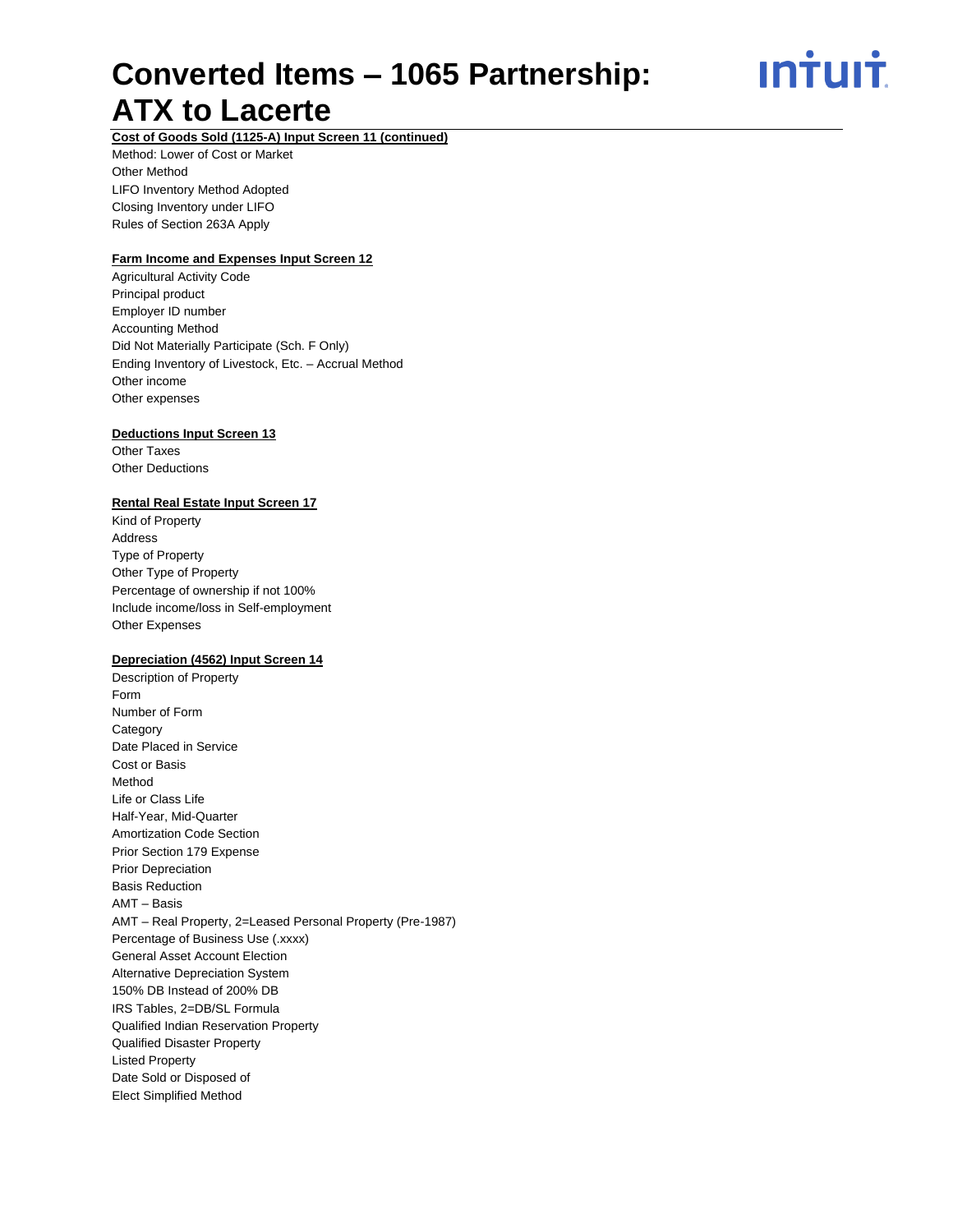ın†uı†

**Depreciation (4562) Input Screen 14 (continued)**

Sales Price Expenses of Sale Section 1250 Applicable Percentage, if Not 100% (.xxx)

#### **Dispositions Input Screen 19**

Description of Property Date Acquired Date Sold Short-Term, Long-Term Prior Years' Payments Ordinary Income Disposition of Asset w/ Prior Section 179 expense Like-Kind Property Received – Description Like-Kind Property Received – Date Property Identified Like-Kind Property Received – Date Property Received Related Party: General Information Taxpayer ID Number Relationship to Taxpayer Marketable Security

#### **Credit for Small Employer Health Insurance (8941) Input Screen 20**

Employee Name/ID Employer ID

#### **Credit to Holders of Tax Bonds (8912) Input Screen 20**

Bond credit reported to you on Form 1097-BTC – Name of issuer and ID Bond credit not reported to you on Form 1097-BTC – Name, address and ID of issuer

#### **Energy Efficient Appliance Credit (8909) Input Screen 20**

Dishwashers Produced Clothes Washers Produced Refrigerators Produced

**Credit for Small Employer Health Insurance Premiums (8941) Input Screen 20**

Marketplace Identifier

#### **Low-Income Housing Credit Input Screen 21**

Building ID Number Newly Constructed or Existing Building, Section 42(e) Rehabilitation Expenditure Partnership Does Not Have Form 8609 Issued By the Housing Credit Agency Building Qualified as Part of a Low-Income Housing Project and Met Section 42 Requirements Decrease in the Building's Qualified Basis for This Tax Year Eligible Basis from Form 8609, Part II Maximum Housing Credit Available from Form 8609

#### **Other Schedule K Items Input Screen 22**

Other Income (Loss) Other Deductions Other Credits Foreign Transactions – Foreign Country Foreign Income Sourced at Partnership Level Deductions Allocation / Apportionable at Partnership Level Reduction in Taxes Available for Credit Other Foreign Transactions Other AMT Items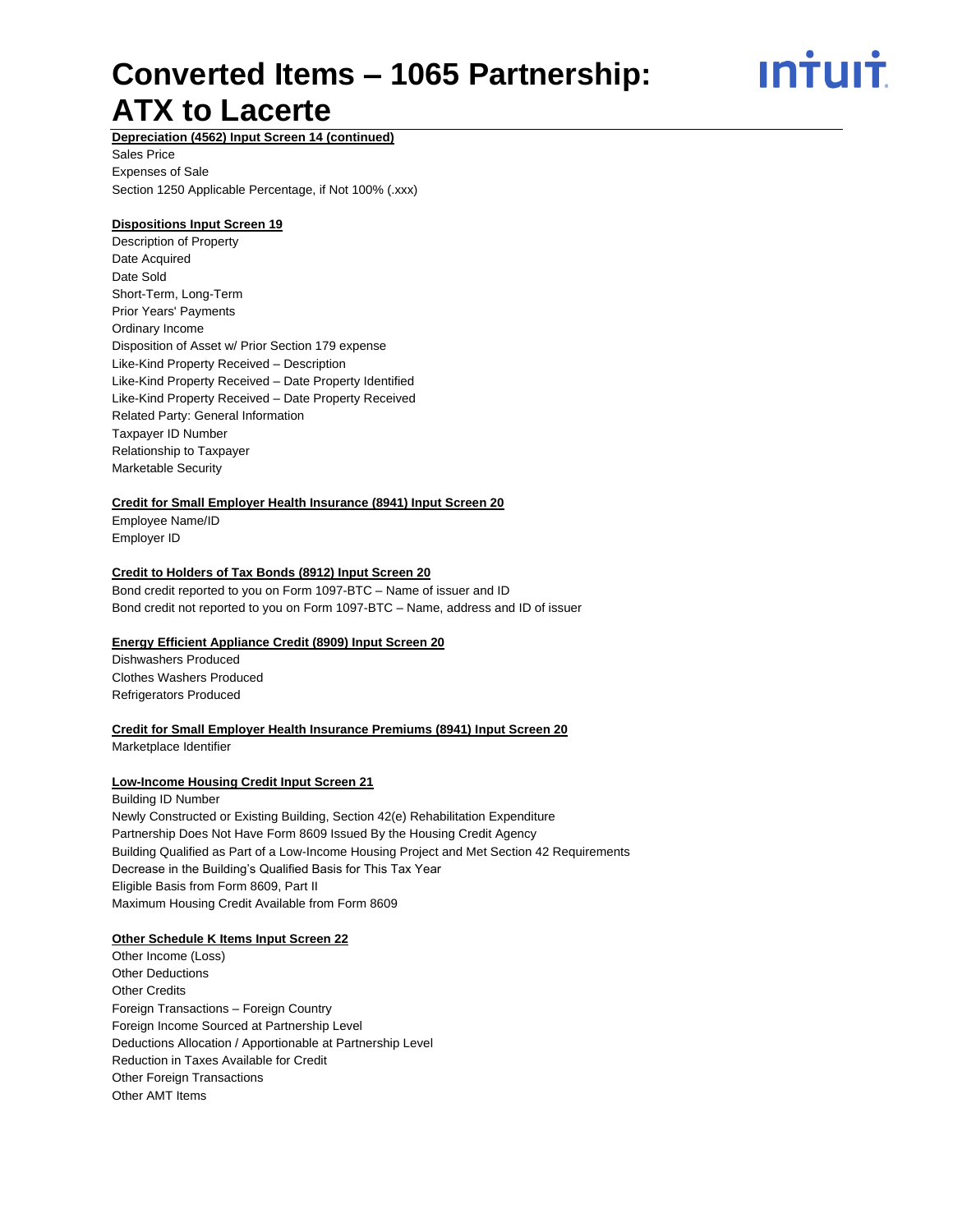ın<del>i</del>uı<del>i</del>

**Does Not Convert: Partners' Distributive Share Items** Items are entered on Input Screen 22 Other Schedule K Items.

#### **Passthrough K-1's Input Screen 23**

Name of K-1 Entity Address of K-1 Entity Employer Identification Number

#### **Balance Sheet (Assets) – Input Screen 24**

Cash Trade notes and accounts receivable Inventories U.S. government obligations Tax-exempt securities Mortgage and real estate loans Loans to partners Land

#### **Does Not Convert: These items are entered on Input Screen 24 Balance Sheet**

Buildings and other depreciable assets Other Assets, Other Investments and Other Liabilities Less accumulated depreciation Intangible assets Less accumulated amortization Total assets Total liabilities and capital

#### **Balance Sheet (Liabilities and Capital) – Input Screen 24**

Accounts payable Loans from partners Mortgages, notes payable – current year All nonrecourse loans Mortgages, notes payable – long term Partner's Capital Account

#### **Balance Sheet Miscellaneous Input Screen 25**

Complete Schedules L, M1, and M2 if the Response to Schedule B, Line 6d is "Yes"

#### **Schedule M-1 Input Screen 27.1**

Income on Schedule K Not Recorded on Books Expenses on Books Not on Schedule K – Non-Deductible Expenses Expenses on Books Not on Schedule K – Other Income on Books Not on Schedule K – Tax-Exempt Income Income on Books Not on Schedule K – Other Deductions on Sch. K Not Charged Against Book Income – Other

#### **Schedule M-2 Input Screen 28**

Other increases Other decreases

#### **Schedule M-3 Input Screen 27.2**

Type of income statement prepared Reportable entity partner information Accounting standards used Other accounting standards used Net income from non-includible foreign entities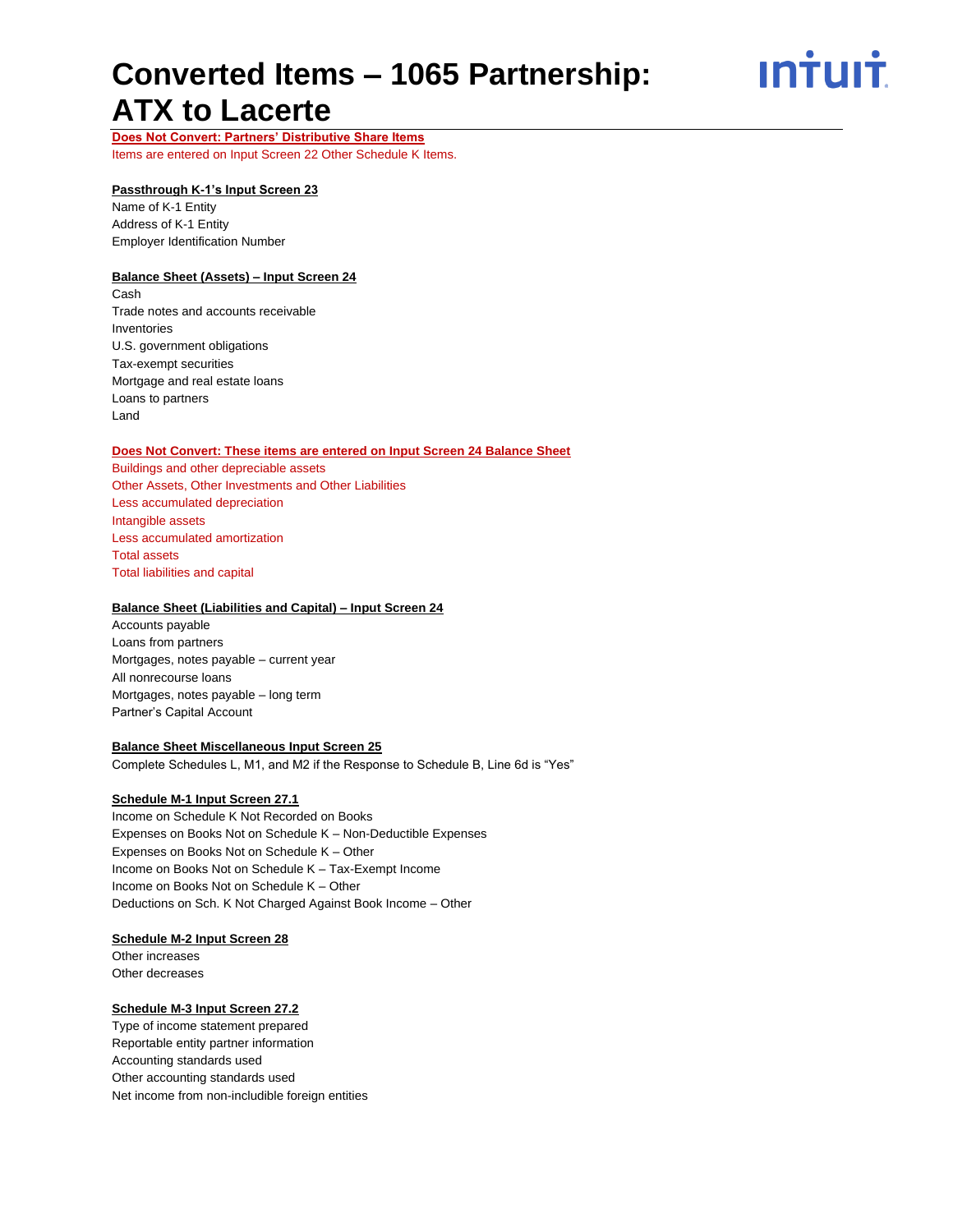<u>ıntuıt</u>

**Schedule M-3 Input Screen 27.2 (continued)** Net loss from non-includible foreign entities Net income from non-includible US entities Net loss from non-includible US entities Net income/loss from other foreign disregarded entities Net income/loss from other US disregarded entities Net Income (Loss) Reconciliation Income or Loss from Equity Method Foreign Corporations Subpart F, QEF, and Similar Income Inclusions Gross Foreign Distributions Previously Taxed Income or Loss from Equity Method US Corporations US dividends not eliminated Income or Loss from US Partnerships Income or Loss from Foreign Partnerships Income or Loss from Other Pass-through Entities Worthless Stock Losses Adjustments to eliminate transactions between includible and non-includible entities Adjustments to reconcile income statement period to tax year Other Income/Loss Items with Differences

#### **Schedule K-1 Miscellaneous Input Screen 32**

Final K-1 Partner is a retirement plan

#### **Prior Year Summary Input Screen 35**

Income Cost of Goods Sold Deductions Other Rental RE/Rental Credits AMT Items Tax-exempt Income **Distributions** 

#### **Foreign Accounts/Assets (TDF 90-22.1/8938) Input Screen 60.2**

General Information Foreign Deposit and Custodial Accounts (Part I) Other Foreign Assets (Part II) Part III – Summary of Tax Items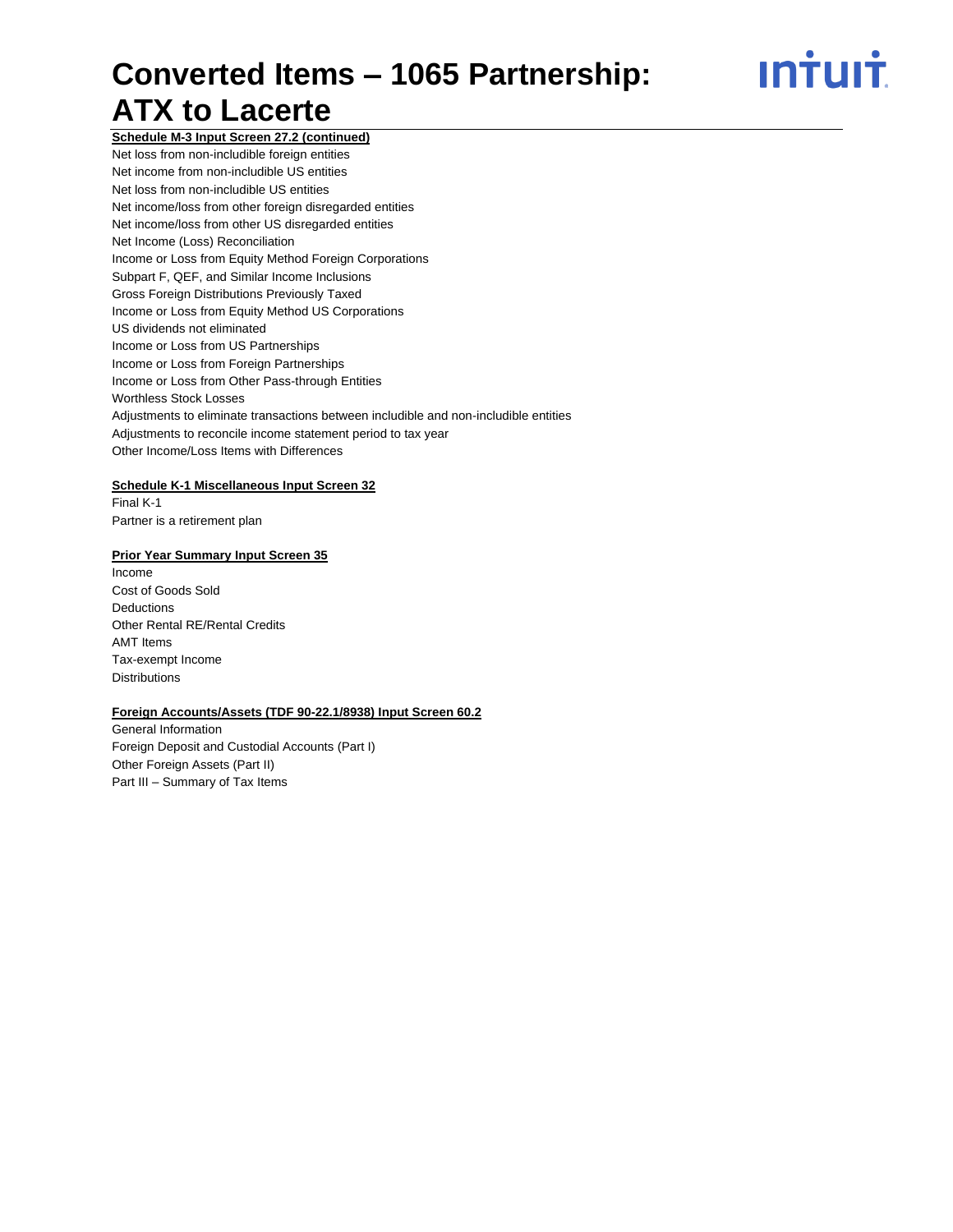#### **Client Information Input Screen 1**

General Corporation Information Fiscal Year End (mm) Date Incorporated (m/d/y) Business Code Business Activity Product or Service Accounting Method (Cash or Accrual) Other Method (Specify) Number of Shareholders

#### **Officer Information Input Screen 2**

Officer Name Social Security Number Time Devoted to Business Common Stock Owned Preferred Stock Owned

#### **Affiliations Schedule (851) Input Screen 3**

Common Parent Name, if Different Affiliate General Information Voting Stock Information This Corporation Had More than One Class of Stock Outstanding This Member Had an Agreement in Existence by Which Persons that Were Not Members of the Affiliated Group Could Acquire Stock or Acquire Voting Power in the Corporation from this Corporation or another Corporation Percentage of the Value of the Outstanding Stock that the Person(s) Could Acquire Percentage of the Value of the Outstanding Voting Stock that the Person(s) Could Acquire If the Arrangement Was Associated, etc. Describe the Arrangements

#### **Miscellaneous / Other Information Input Screen 4**

Title of Signing Officer Allow Preparer / IRS Discussion Qualified Personal Service Corporation Consolidated Return Personal Holding Company Foreign Person Owns Over 25% of Corporation's Stock Percentage Owned by Foreign Person Foreign Owner's Country Number of Forms 5472 Attached Direct Deposit of Refund Information Distribution From or Grantor of Foreign Trust Corporation Owned Foreign Disregarded Entity Number of Forms 8858 Attached Number of Forms 8865 Attached Corporation is a Shareholder of a Controlled Foreign Corporation Number of Forms 5471 Attached Number of Forms 8873 Attached **Converted client (proforma use only) used to show converted returns, Do Not Remove the Check Mark.**

#### **Invoice & Letter Input Screen 5.1**

Prior Year Preparation Fee (Memo Only) IRS Center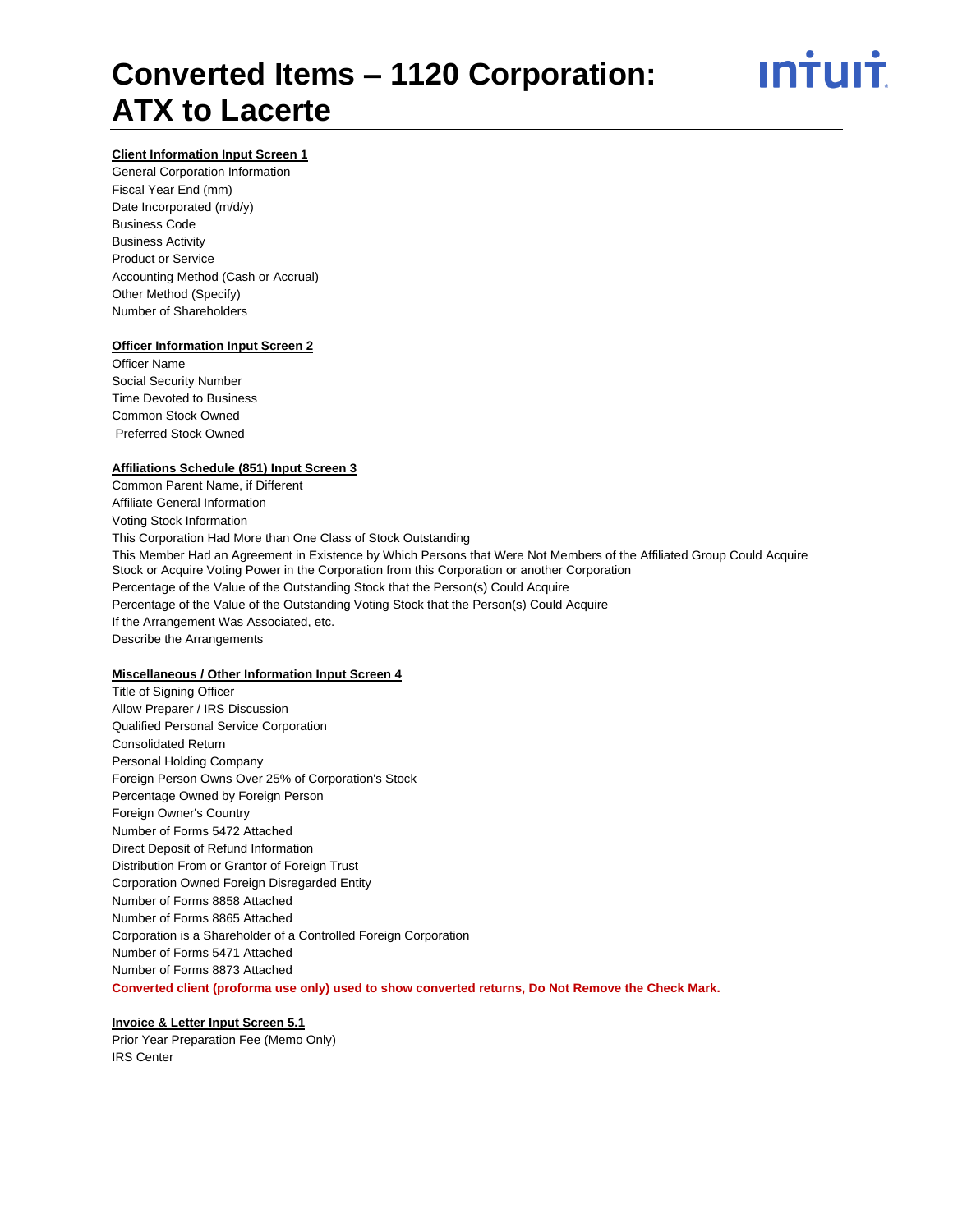ın<del>i</del>uı<del>i</del>

#### **20% Direct or 50% Direct/Indirect Owners (Sch PH) Input Screen 6**

General Information about Owner Federal Identification Number Common Stock Owned Preferred Stock Owned

#### **20% Direct or 50% Direct/Indirect Owned Entities Input Screen 7**

Entity type Name Federal Identification Number Country of Incorporation/Organization, if not U.S. Percentage Owned

#### **Foreign Owned Corporation Information (5472) Input Screen 8**

Country(ies) of Filing Income Tax Return as a Resident Principal Country(ies) Where Business is Conducted Consolidated Filing of Form 5472 If Foreign Person Owned at Least 50% of the Reporting Corporation Direct 25% Shareholder(s) Ultimate Indirect 25% Shareholder(s) – General Information Related Party: General Information Principal Business Activity Code Principal Business Activity Principal Country(ies) Where Business is Conducted Country(ies) of Filing Income Tax Return as a Resident Type of Party: 1=Foreign Person, 2=U.S. Person Related to Reporting Corporation Related to 25% Foreign Shareholder 25% Foreign Shareholder Reasonable estimates are used

#### **Controlled Group Apportionment Consent Input Screen 9**

Type of Control group

#### **Estimates Input Screen 10**

Overpayment applied from prior year Large Corporation Determination –three preceding years We do not currently convert estimated payments that have been applied to the future tax year. To post estimates, use Input Screen 10.

#### **Penalties and Interest Input Screen 11**

Prior Year Tax Large Corporation

#### **Automatic Extension (7004) Input Screen 12**

Qualifies Under Reg. Sec. 1.6081.5

#### **Cost of Goods Sold (1125A) Input Screen 14**

Additional Section 263A Costs Other Costs Ending Inventory **Cost** Lower of Cost or Market Other Method Rules of Section 263a Apply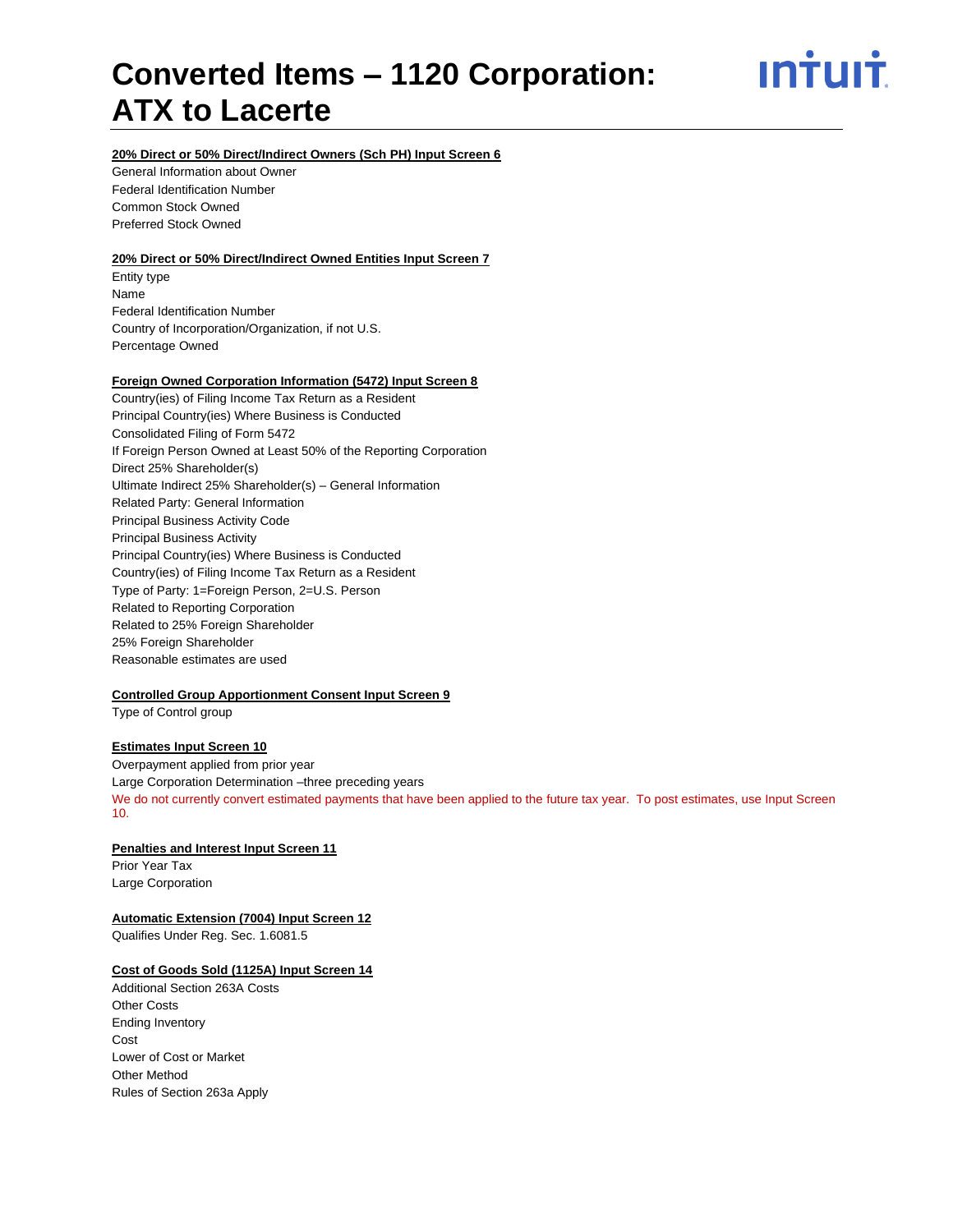ın<del>i</del>uı<del>i</del>

#### **Disposition (Schedule D, 4797, Etc.) Input Screen 15**

Description of Property Date Acquired Date Sold Prior Years' Payments (6252) Ordinary Income Like- Kind Property Received – Description Like-Kind Property Received – Date Property Identified (m/d/y) Like-Kind Property Received – Date Property Received (m/d/y) Related Party: General Information

#### **Deductions Input Screen 20**

Other Taxes Other Deductions

#### **Depreciation (4562) Input Screen 21**

Description of Property Form **Category** Date Placed in Service Qualified Disaster Area Cost or Basis Method Life or Class Life Prior Section 179 Expense Prior Depreciation Basis Reduction (ITC, Etc.) AMT – General Information ACE – General Information Percentage of Business Use (.xxxx) General Asset Account Election Alternative Depreciation System (ADS) Listed Property

#### **Regular Net Operating Loss Deduction Input Screen 23**

**Does Not Covert: Net Operating Loss Carryovers** We do not convert NOL carryovers. Input Screen 23.1 is used for NOL information. The screen is set up to calculate multiple years NOL's and a line for each is created as the information is input.

#### **AMT Net Operating Loss Deduction Input Screen 23**

**See above note concerning NOL conversion**

#### **Contribution Carryovers Input Screen 24**

**Does Not Covert: Contribution Carryovers** Contribution Carryovers are input on Screen 24.

#### **General Business Credits Input Screen 28**

Indian Employment Credit: Qualified Wages 1993 Small Employer Health Insurance Premiums Credit (8941) - Employee Name Nonconventional Source Fuel (8907) Energy Efficient Appliance Credit (8909) Increasing Research Credit (6765) Low Sulfur Diesel (8896)

#### **Schedule A (8609) / LIH Recapture (8611) Input Screen 28**

Building ID Number Eligible Basis from Form 8609, Part II, Line 7b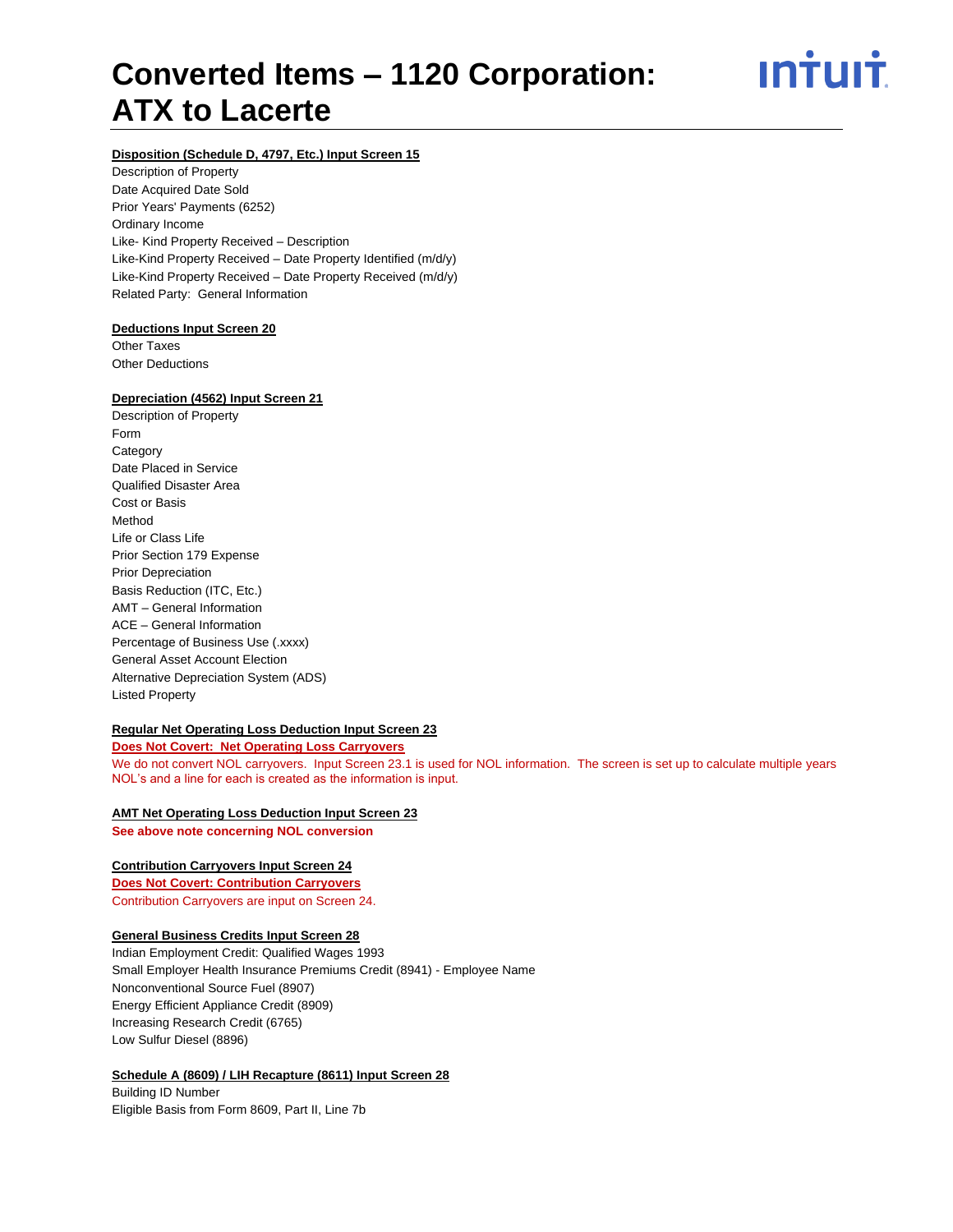

#### **Schedule A (8609) / LIH Recapture (8611) Input Screen 28 (continued)**

Low-Income Portion (.xxxx) Credit Percentage from Form 8609, Part I, Line 2 (.xxxx) Maximum Housing Credit Available from Form 8609, Part I, Line 1b

#### **Does Not Covert: 3800 Credits carried forward**

Any credits from form 3800 that are to be carried over to the future year will need to be entered manually

#### **Foreign Tax Credit Input Screen 30.2**

Part I – Dividends and Deemed Inclusions from Post-1986 Undistributed Earnings

#### **Other Credits Input Screen 31**

Minimum tax credit carryover

#### **Alternative Minimum Tax (4626) Input Screen 33**

Small Corporation Determination – Gross Receipts **Currently we are not converting Schedule PH. Information can be entered on Input Screen 34 in the Lacerte program.**

#### **Form 972 and Form 973 Input Screen 34**

**Currently we are not converting Forms 972 and Form 973. Information can be entered on Input Screen 34 in the Lacerte program.**

#### **Alternative Tax on Qualifying Shipping Activities (Form 8902) Input Screen 35.2**

**Currently we are not converting 8902. Information can be entered on Input Screen 35.2 in the Lacerte program.**

#### **Balance Sheet (Assets) – Input Screen 37**

Cash Accounts Receivable Less Allowance for Bad Debts Inventories, if Different from Screen 14 U.S. Government Obligations Tax-Exempt Securities Loans to Stockholders Mortgage and Real Estate Loans Land (Net of Any Amortization) Less Accumulated Amortization Any other assets or investments will need to be entered manually

#### **Balance Sheet (Liabilities and Capital) – Input Screen 37**

Accounts Payable Mortgages, Notes Payable – Current Year Loans from Stockholders Mortgages, Notes Payable – Long-Term Preferred Stock Common Stock Any other liabilities will need to be entered manually

#### **Schedule M-1 Input Screen 39.1**

Income Subject to Tax Not Recorded on Books Expenses on Books Not Included on Return – Other Income on Books Not Included on this Return – Other Deductions Not Charged Against Book Income – Other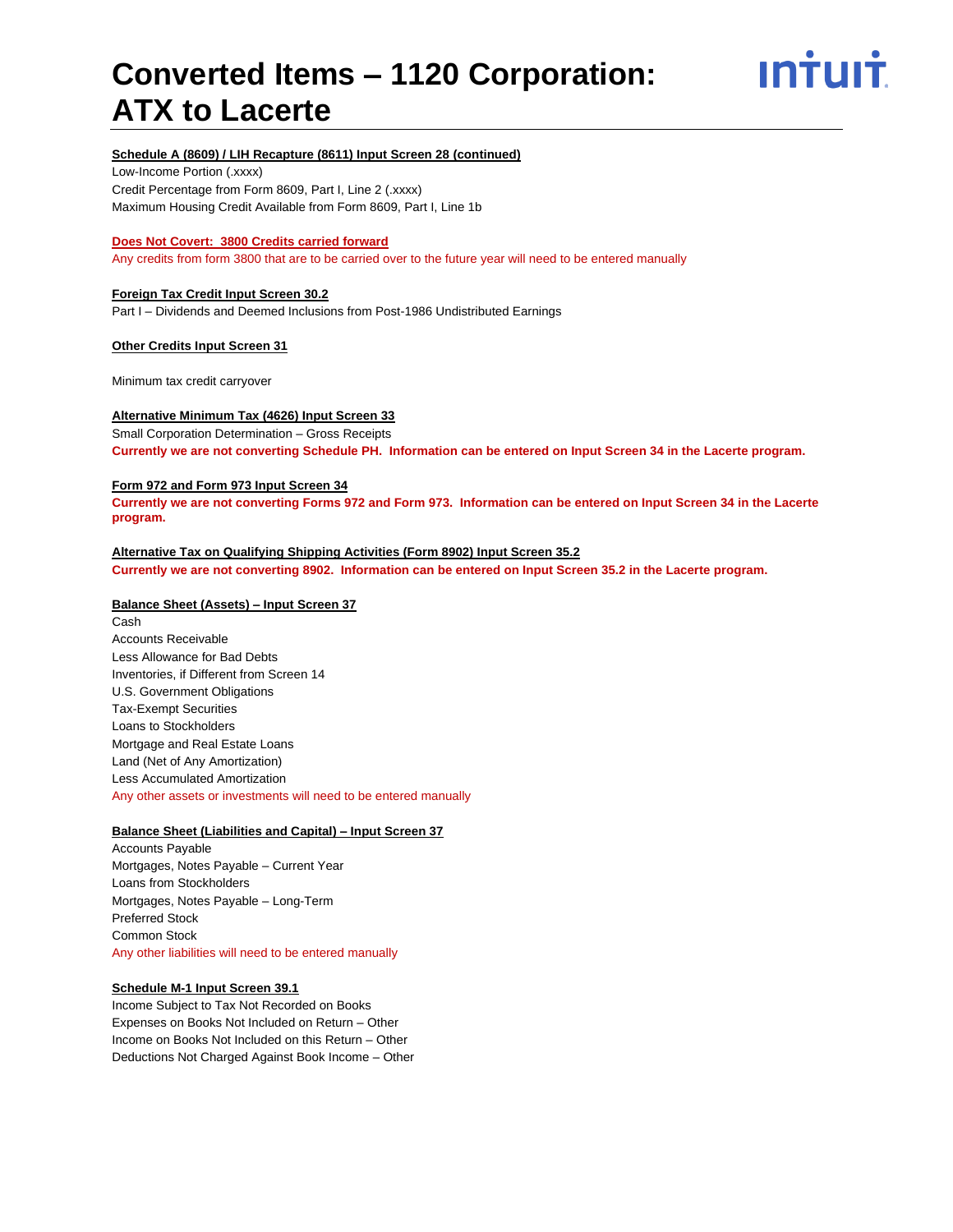# ın†uı†

#### **Schedule M-3 Input Screen 39.2**

If Corporation's Income Statement Has Been Restated Any of Corporation's Voting Common Stock is Publicly Traded Symbol of Primary U.S. Publicly Traded Voting Common Stock Stock's CUSIP Number Net Income or Loss from Nonincludible Foreign Entities Net Income or Loss from Nonincludible U.S. Entities Net Income or Loss from Other Includible Entities Adjustment to eliminations of transactions between includible entities And Nonincludible entities Other Income / Loss Items with Differences Section 118 Exclusion Other Expenses / Deduction Items with Differences

#### **Prior Year Summary (for Comparison) Input Screen 43**

Income Deductions Taxable Income Tax Amount Owed Overpayment Credited to Next Year's Tax Amount Refunded Balance Sheet Homeowners Associations

#### **Homeowners Associations (1120-H) Input Screen 54.1**

Homeowner's Association (Mandatory) Type of Association Other Deductions

#### **Information Return of U.S Persons (5471) Input Screens 63.1, 63.2, 63.3**

Filer's Information Foreign Corporation Information Schedule A – Stock of the Foreign Corporation Schedule G – Other Information Schedule I – Shareholder's Income from Foreign Corporation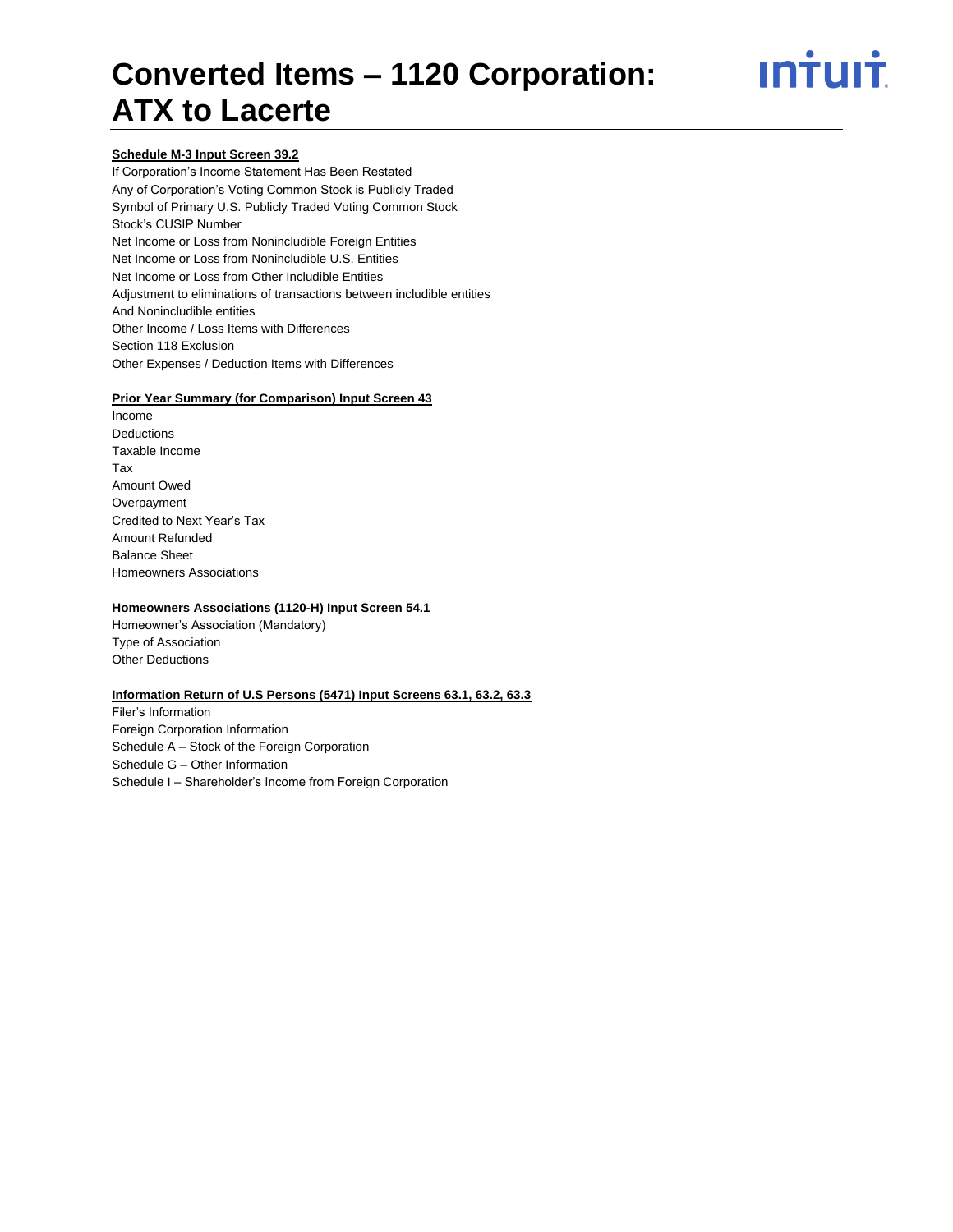### <u>**Intuit**</u> **Converted Items – 1120S S-Corporation: ATX to Lacerte**

#### **Client Information Input Screen 1**

General Information Date Incorporated (m/d/y) Date Elected S Corporation (m/d/y) Fiscal year end (month) Business Code Business Activity Product or Service Accounting Method Other Accounting Method

#### **Officer Information Input Screen 2**

Officer Name Officer Address Social Security Number Title Percentage of time devoted to business Percentage of common stock owned

#### **Miscellaneous Info., Other Info. (Sch. B) Amended Return Input Screen 3.1**

Title of Signing Officer Allow Preparer / IRS Discussion: 1=Yes, 2=No, 3=Blank 20% Direct or 50% Direct/Indirect Owned Entities Own Domestic Corporation – General Information Shareholder was a disregarded entity Required to file 8918 Corp issued publicly offered debt instruments Member of controlled group Required to file1099 Accumulated Earnings and Profits at Year-End Direct Deposit of Refund Routing Number Depositor Account Number Type of Account Print Corporation's Phone Number 20% Direct or 50% Direct/Indirect Owned Entities Information **Converted client (proforma use only) used to show converted returns, Do Not Remove the Check Mark.**

#### **Invoice, Letter, Filing Instructions Input Screen 4.1**

Prior Year Preparation Fee (Memo Only)

#### **Shareholder Information Input Screen 5**

Shareholder Name and Address ID Number Resident State

#### **Stock Ownership Input Screen 6**

Number of Shares Owned at Year End

#### **Shareholder's Basis Input Screen 9**

Stock Basis at Beginning of Tax Year Prior Year Loss In Excess Of Basis Debt Basis at Beginning of Tax Year, If Diff.

#### **Estimates Input Screen 10**

Overpayment Applied From Prior Year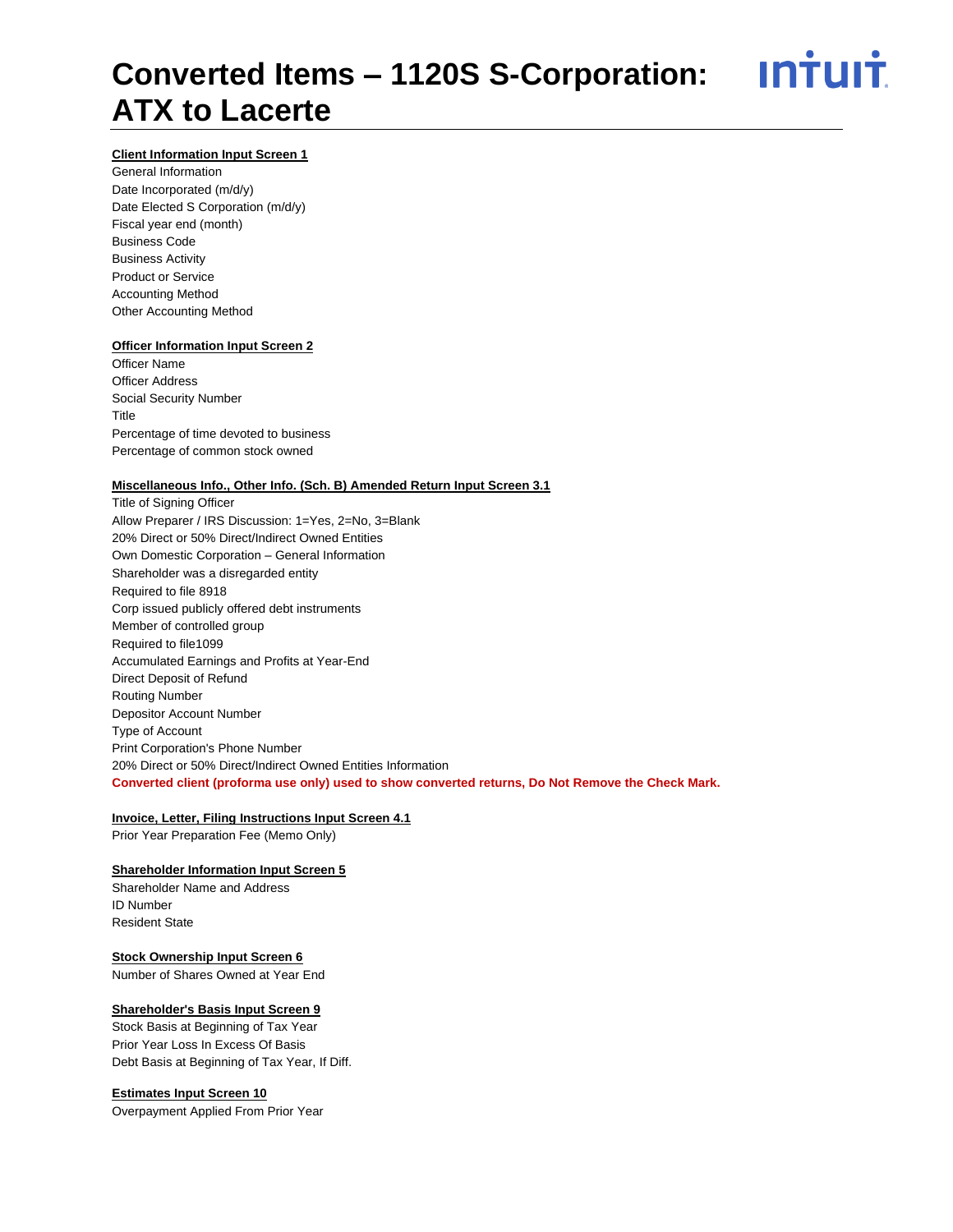**Intuit** 

#### **Penalties & Interest Input Screen 11**

Optional Annualized Methods: 1=Option 1, 2=Option 2, Blank=Standard

#### **Ordinary Income Input Screen 13**

Other Income

#### **Cost of Goods Sold Input Screen 14**

Additional Section 263A Costs Other Costs Ending Inventory Inventory Method Explanation of Other Inventory Method Rules of Section 263A Apply Change in determining inventory valuation Explanation of Change in Inventory

#### **Ordinary Deductions Input Screen 15**

Other Taxes Other Deductions

#### **Depreciation (4562) Input Screen 16**

Description of Property Form Activity Name or Number **Category** Gulf Opportunity Zone Asset: 1=Yes, 2=No Cost or Basis Method Life or Class Life 1=Half-Year, 2=Mid-Quarter Amortization Code Section Prior Section 179 Expense Prior Depreciation Basis Reduction (ITC, Etc.) AMT – Basis AMT – Real Property, 2=Leased Personal Property (Pre-1987) AMT – Prior Depreciation (MACRS Only) Percentage of Business Use (.xxxx) General Asset Account Election Alternative Depreciation System (ADS) 150% DB Instead of 200% DB (MACRS Only) 1=IRS Tables, 2=DB/SL Formula (MACRS) Qualified Indian Reservation Property Qualified Disaster Property Listed Property Sport Utility Vehicle Over 6,000 Pounds Date Sold or Disposed of (m/d/y or -m/d/y) Sales Price Expenses of Sale Simplified Method Blank=1245, 1=1250, 2=1252, 3=1254, 4=1255 Section 1250 Applicable Percentage, if Not 100% (.xxx) Total Gain (loss) Ordinary income portion under recapture rules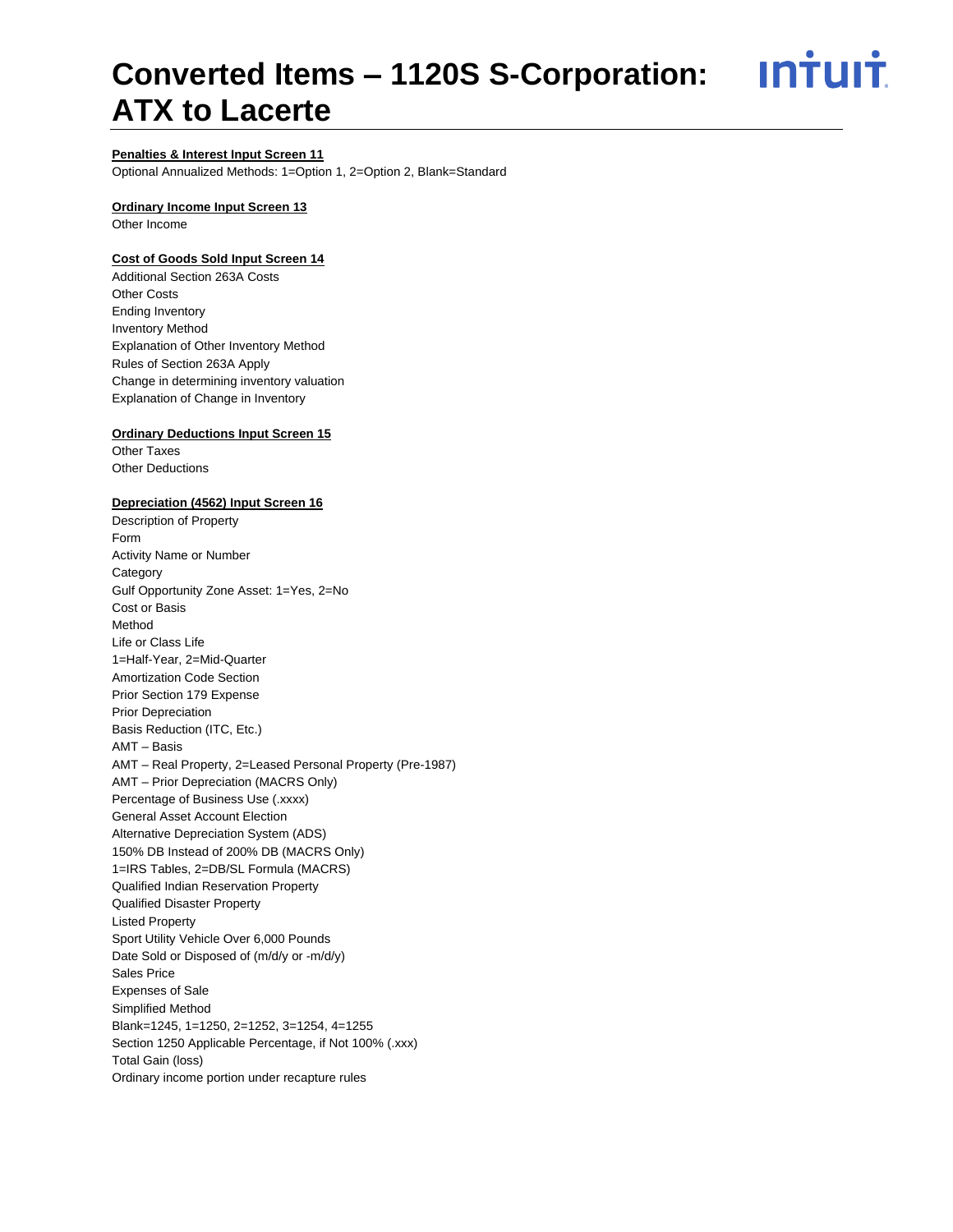<u>**Intuit**</u>

#### **Schedule K Income and Deductions Input Screen 20**

Other Income (Loss) Other Deductions

#### **Rental Real Estate Activities (Form 8825) Worksheet Input Screen 21**

Rental Property Address Type of Property Other type of property Other Expenses

#### **Disposition (Schedule D, 4797, Etc.) Input Screen 23**

Description of Property Date Acquired (m/d/y or -m/d/y) Date Sold (m/d/y or -m/d/y) Short-Term, 2=Long-Term Prior Years' Payments Ordinary Income (-None, Triggers 4797) Disposition of Asset with Prior Section 179 Expense Like-Kind Property Received: Description Like-Kind Property Received: Date Property Identified (m/d/y) Like-Kind Property Received: Date Property Received (m/d/y) Related Party: Name Related Party: Street Address Related Party: City Related Party: State Related Party: ZIP Code Taxpayer ID Number Relationship to Taxpayer Marketable Security

#### **Passthrough K-1's (1065, 1041) Input Screen 24**

Name, Address, EIN of K-1 entity PTP

#### **Noncash Contributions (8283) Input Screen 25**

Name and Address of the Donee Organization Does the Organization Intend to Use the Property for an Unrelated Use Employer Identification Number

#### **Credits (Schedule K) Input Screens 26.1, 26.2**

Other Credits and Credit Recapture 8941: Individuals Considered Employees 8941: Marketplace Identifier 8941: EIN Used to Report Employment Taxes for Individuals Included on Line 1 8900: Qualified Railroad Track Maintenance

#### **Other Schedule K Items Input Screen 27**

Foreign Transactions – Foreign Country Foreign Income Sourced at Corporate Level – Listed Categories Deductions Allocation/Apportionable at Corporate Level – Listed Categories Reduction in Taxes Available for Credit **Other Foreign Transactions** Other AMT Items Other Items and Amounts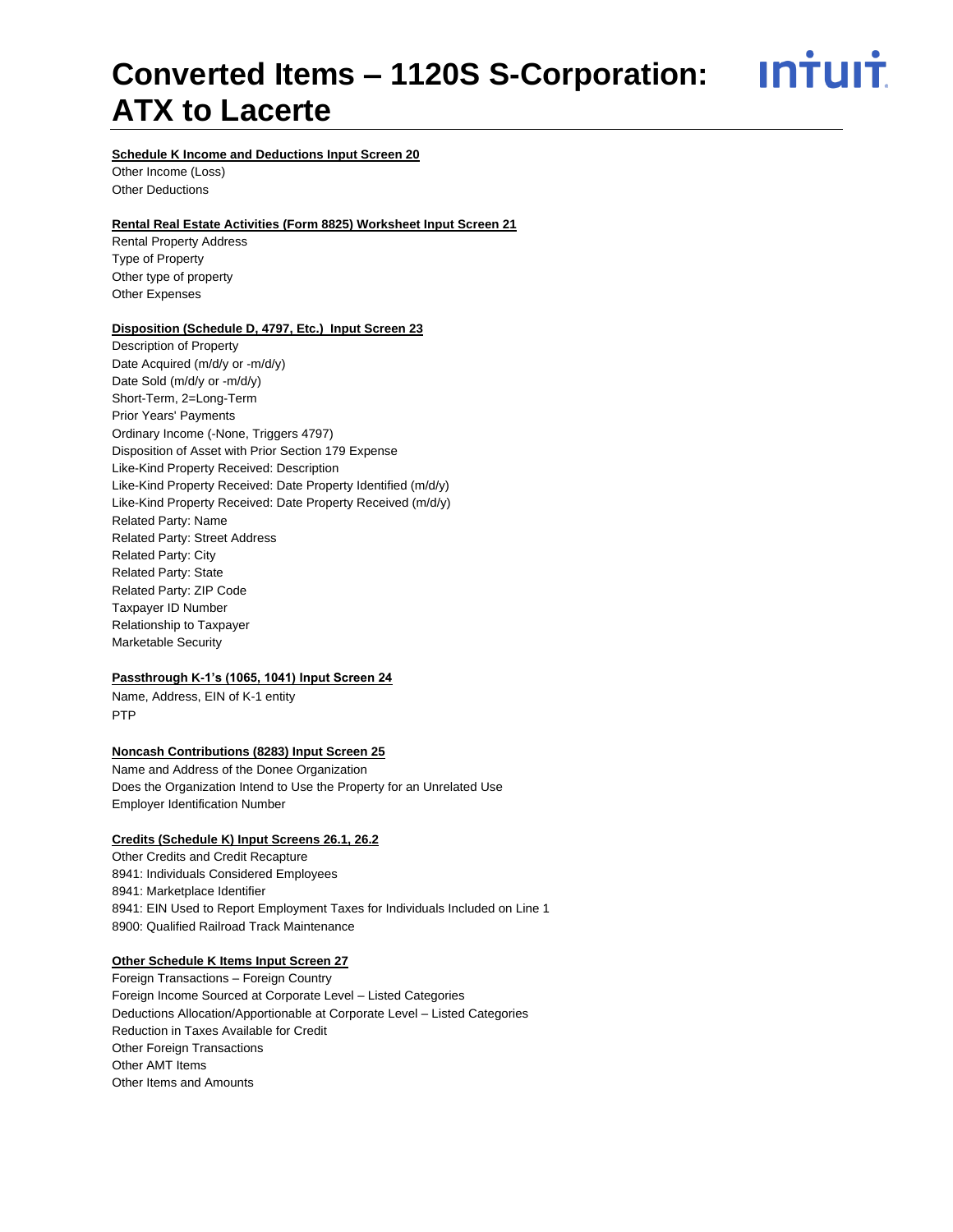### <u>ıntuıt</u> **Converted Items – 1120S S-Corporation: ATX to Lacerte**

#### **Balance Sheet (Assets) – Input Screen 29**

Cash Accounts Receivable Less Allowance for Bad Debts Inventories, if Different from Screen 14 U.S. Government Obligations Tax-Exempt Securities Loans to Shareholders Mortgage and Real Estate Loans Buildings and Other Depreciable Assets Less Accumulated Depreciation Depletable Assets Less Accumulated Depletion Land (Net of Any Amortization) Less Accumulated Amortization Any other assets or investments will need to be entered manually

#### **Balance Sheet (Liabilities and Capital) – Input Screen 29**

Accounts Payable Mortgages, Notes Payable – Current Year Loans from Shareholders Mortgages, Notes Payable – Long-Term Additional Paid-in Capital Less Cost of Treasury Stock Any other liabilities will need to be entered manually

#### **Balance Sheet Miscellaneous Input Screen302**

Complete Schedules L and M1 if the Response to Schedule B, Line 10 is "Yes"

#### **Schedule M-1 Input Screen 31.1**

Income on Schedule K Not Recorded on Books Expenses on Books Not on Schedule K – Non-Deductible Expenses Expenses on Books Not on Schedule K – Other Income on Books Not on Schedule K – Tax-Exempt Income Income on Books Not on Schedule K – Other Deductions on Sch. K Not Charged Against Book Income – Other

#### **Schedule M-3 Input Screen Input Screen 31.2**

Complete Column a and d Did the corp. prepare a certified audited non-tax-basis income statement? If Income statement was prepared Accounting standards used Other accounting standard Net income/loss from Nonincludible US Entities Net income/loss of other Foreign Disregarded Entities Net income/loss of other qualified sub S subsidiaries Adjustment to eliminations of transactions between incredible entities Adjustment to reconcile income statement period to tax year

#### **Schedule M-2 Input Screen 32**

AAA Other Additions AAA Other Reductions